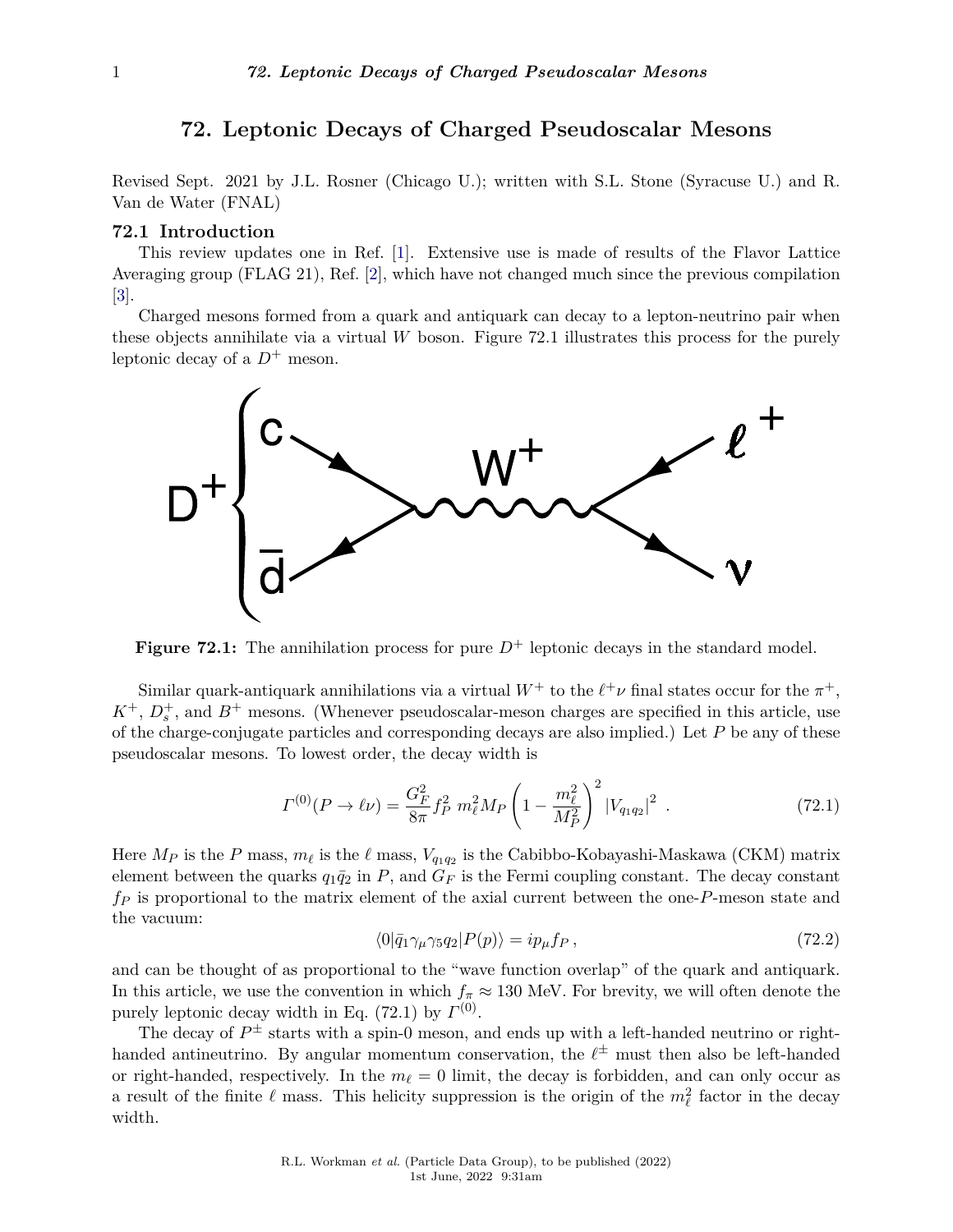Experimentally, it is difficult to isolate events in which there are *only* a lepton and neutrino in the final state from those with a lepton, neutrino, and soft photon. Thus, radiative contributions must be removed from the experimental measurements *a posteriori* to obtain *Γ* (0). The radiative contributions can be broken into three pieces: the short-distance contribution to leptonic and semileptonic decays mediated by a  $W^{\pm}$  boson that accounts for electroweak corrections not included in the definition of  $G_F$ , the long-distance internal bremsstrahlung (IB) contribution, and the contribution from photon emission that depends upon the hadron's structure. The universal electroweak correction was calculated at  $\mathcal{O}(\alpha)$  by Sirlin [\[4\]](#page-16-3), and increases the purely leptonic decay rate by ∼ 1*.*8–2.2% depending on the decaying meson. The O(*α*) IB contribution was calculated by Kinoshita [\[5\]](#page-16-4), and again is universal for all leptonic decays at this order. Numerically, the universal long-distance contribution lowers the purely leptonic decay rate by ∼ 0*.*4–2.4%, where the correction is smallest for pions and largest for  $D_{(s)}$  mesons. The structure-dependent contributions have been estimated within various effective theories to increase the purely leptonic rate by one to a few percent  $[6-11]$  $[6-11]$ .

In this review, we treat the radiative corrections differently for the light, charm, and bottom meson systems for several reasons. First, the experimental uncertainties on the decay widths vary substantially Thus, while the inclusion of radiative corrections is essential for the pion, kaon, and *D*-meson decay widths, which have been measured to (sub)-percent precision, radiative corrections can be neglected (for now) for  $B \to \tau \nu$  decay. Second, the photons are treated differently on the experimental side for the different decay processes. For pions and kaons, the experimental measurements of  $\Gamma_{P\ell 2[\gamma]}$  are fully inclusive, while for *D* mesons, the experiments impose cuts on the energy of any neutral cluster deposited in the calorimeter, which reduce the soft-photon background substantially. Some experiments also remove the QED bremsstrahlung in the leading-logarithmic approximation using the PHOTOS Monte-Carlo generator [\[12\]](#page-16-7). Third, the theoretical knowledge of the structure-dependent corrections varies for each meson system.

Once radiative corrections have been accounted for, measurements of purely leptonic decay branching fractions and lifetimes allow an experimental determination of the product  $|V_{q_1q_2}| f_P$ . If the decay constant *f<sup>P</sup>* is known to sufficient precision from theory, one can obtain the corresponding CKM element within the standard model. If, on the other hand, one takes the value of  $|V_{q_1q_2}|$ assuming CKM unitarity, one can infer an "experimental measurement" of the decay constant that can then be compared with theory.

The importance of measuring  $\Gamma(P \to \ell \nu)$  depends on the particle being considered. Leptonic decays of charged pseudoscalar mesons occur at tree level within the standard model. Thus one does not expect large new-physics contributions to measurements of  $\Gamma(P \to \ell \nu)$  for the lighter mesons  $P = \pi^+, K^+,$  and these processes, in principle, provide clean standard-model determinations of  $|V_{ud}|$ and  $|V_{us}|$ . The situation is different for leptonic decays of charm and bottom mesons. The presence of new heavy particles such as charged Higgs bosons or leptoquarks could lead to observable effects in  $\Gamma(P \to \ell \nu)$  for  $P = D_{\ell}^+$  $\binom{+}{(s)}$ ,  $B^+$  [\[13](#page-16-8)[–17\]](#page-16-9). Thus, the determination of  $|V_{ub}|$  from  $B^+ \to \tau \nu$  decay, in particular, should be considered a probe of new physics. More generally, the ratio of leptonic decays to  $\tau \nu$  over  $\mu \nu$  final states probes lepton universality [\[13,](#page-16-8) [18\]](#page-16-10).

The determinations of CKM elements from leptonic decays of charged pseudoscalar mesons provide complementary information to those from other decay processes. The decay  $P \to \ell \nu$ proceeds in the standard model via the axial-vector current  $\bar{q}_1 \gamma_\mu \gamma_5 q_2$ , whereas semileptonic pseudoscalar meson decays  $P_1 \to P_2\ell\nu$  proceed via the vector current  $\bar{q}_1\gamma_\mu q_2$ . Thus the comparison of determinations of  $|V_{q_1q_2}|$  from leptonic and semileptonic decays tests the  $V - A$  structure of the standard-model electroweak charged-current interaction. More generally, a small right-handed admixture to the standard-model weak current would lead to discrepancies between  $|V_{q_1q_2}|$  obtained from leptonic pseudoscalar-meson decays, exclusive semileptonic pseudoscalar-meson decays, exclu-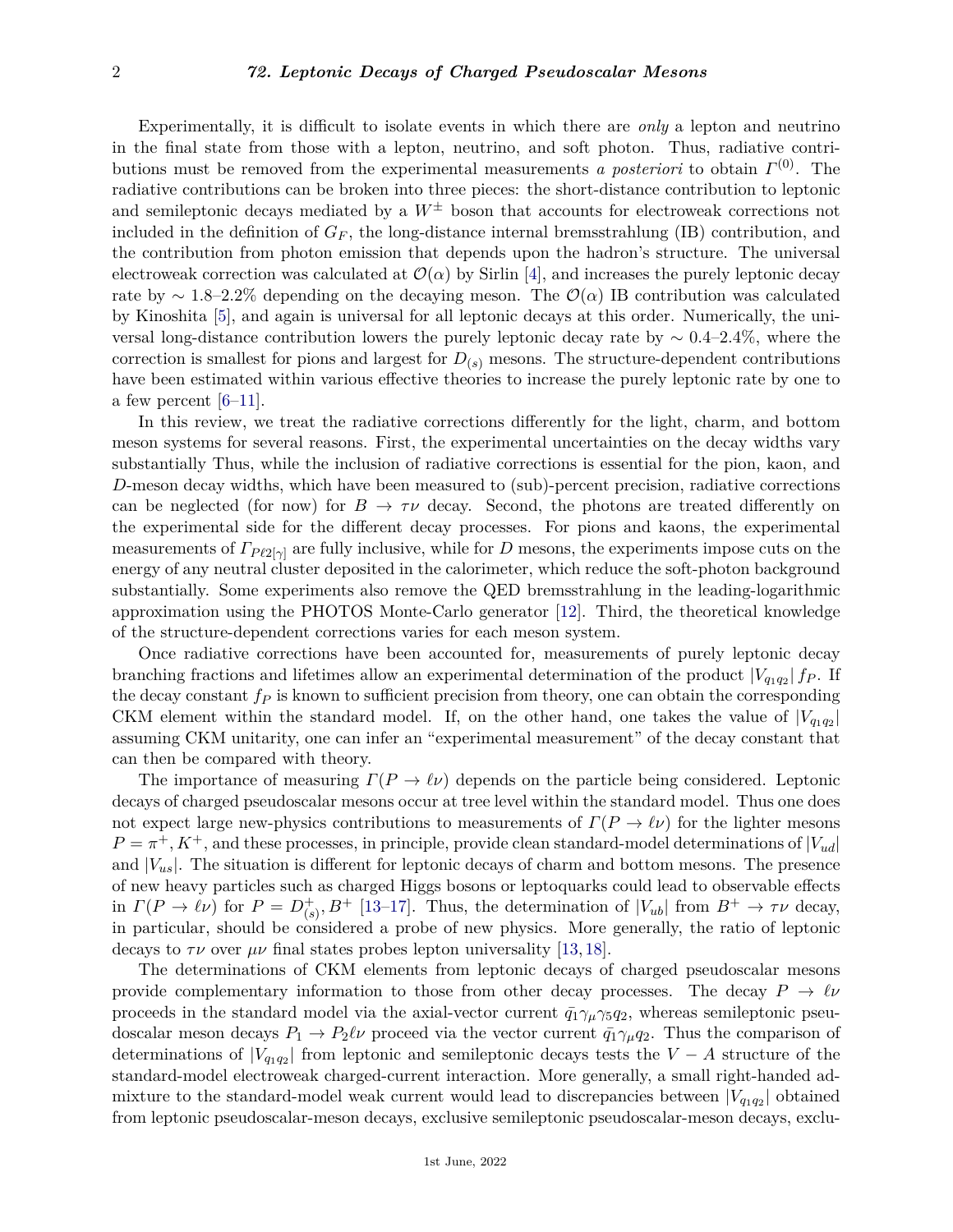### 3 *72. Leptonic Decays of Charged Pseudoscalar Mesons*

sive semileptonic baryon decays, and inclusive semileptonic decays [\[19,](#page-16-11) [20\]](#page-16-12).

Both measurements of the decay rates  $\Gamma(P \to \ell \nu)$  and theoretical calculations of the decay constants  $f_P$  for  $P = \pi^+, K^+, D^+_{(s)}$  from numerical lattice-QCD calculations are now quite precise. As a result, the elements of the first row of the CKM matrix |*Vud*| and |*Vus*| can be obtained to sub-percent precision from  $\pi^+ \to \ell \nu$  and  $K^+ \to \ell \nu$ , where the limiting error is from continuum theory radiative ccorrections. The elements of the second row of the CKM matrix  $|V_{cd(s)}|$  can be obtained from leptonic decays of charmed pseudoscalar mesons to few-percent precision, where here the limiting error is from experiment. These enable stringent tests of the unitarity of the first and second rows of the CKM matrix.

This review is organized as follows. Because the experimental and theoretical issues associated with measurements of pions and kaons, charmed mesons, and bottom mesons differ, we discuss each one separately. We begin with the pion and kaon system in Sec. 72.2. First, in Sec. 72.2.1, we review current measurements of the experimental decay rates. We provide tables of branchingratio measurements and determinations of the product  $|V_{ud(s)}|_{\mathcal{f}_{\pi^+(K^+)}}$ , as well as average values for these quantities including correlations and other effects needed to combine results. Then, in Sec. 72.2.2, we summarize the status of theoretical calculations of the decay constants. We provide tables of recent lattice-QCD results for  $f_{\pi^+}$ ,  $f_{K^+}$ , and their ratio from calculations including dynamical *u, d, s,* and (in some cases *c*) quarks, along with averages including correlations and strong SU(2)-isospin breaking corrections as needed. We next discuss the charmed meson system in Sec. 72.3, again reviewing current experimental rate measurements in Sec. 72.3.1 and theoretical decay-constant calculations in Sec. 72.3.2. Last, we discuss the bottom meson system in Sec. 72.4, following the same organization as the two previous sections. For almost all of the decay constants presented in Secs. 72.2.2, 72.3.2, and 72.4.2, we take as our preferred values the four-flavor averages from the FLAG 21 review [\[2\]](#page-16-1), which incorporate all lattice-QCD results that appeared before 30 April 2021.

After having established the status of both experimental measurements and theoretical calculations of leptonic charged pseudoscalar-meson decays, we discuss some implications for phenomenology in Sec. 72.5. For each process discussed in Secs. 72.2–72.4, we combine the average  $\mathcal{B}(P \to \ell \nu)$ with the decay constant  $f<sub>P</sub>$  to infer the associated CKM matrix element. We then compare these results with determinations of the same CKM elements from other processes. We also use the CKM elements obtained from leptonic decays to test the unitarity of the first and second rows of the CKM matrix. Further, as in previous reviews, we combine the experimental  $\mathcal{B}(P \to \ell \nu)$ s with the associated CKM elements obtained from CKM unitarity to infer "experimental" values for the decay constants. The comparison of these values with theory provides a test of lattice and other QCD approaches, assuming that new-physics contributions to these processes are not significant.

## **72.2 Pions and kaons**

### **72.2.1** *Experimental rate measurements*

Experimental rate measurements of pion and kaon leptonic decays are fully radiation inclusive. Following Refs. [\[21,](#page-17-0) [22\]](#page-17-1), and references therein, we combine the  $\mathcal{O}(\alpha)$  radiative corrections to the purely leptonic rate as follows:

$$
\Gamma(P \to \ell \nu[\gamma]) = \Gamma^{(0)}(P \to \ell \nu) \left[1 + \frac{\alpha}{\pi} C_P\right],\tag{72.3}
$$

where  $P = \pi, K$ . The full expressions for  $C_{\pi}$  and  $C_{K}$  are given in Eq. (114) of Ref. [\[8\]](#page-16-13). In addition to the universal short- [\[4\]](#page-16-3) and long-distance [\[5\]](#page-16-4) corrections,  $C_{\pi}$  and  $C_{K}$  include hadronic-structure dependent contributions [\[6\]](#page-16-5) through  $\mathcal{O}(\alpha p^4)$  in chiral perturbation theory (*χPT*), where *p* is the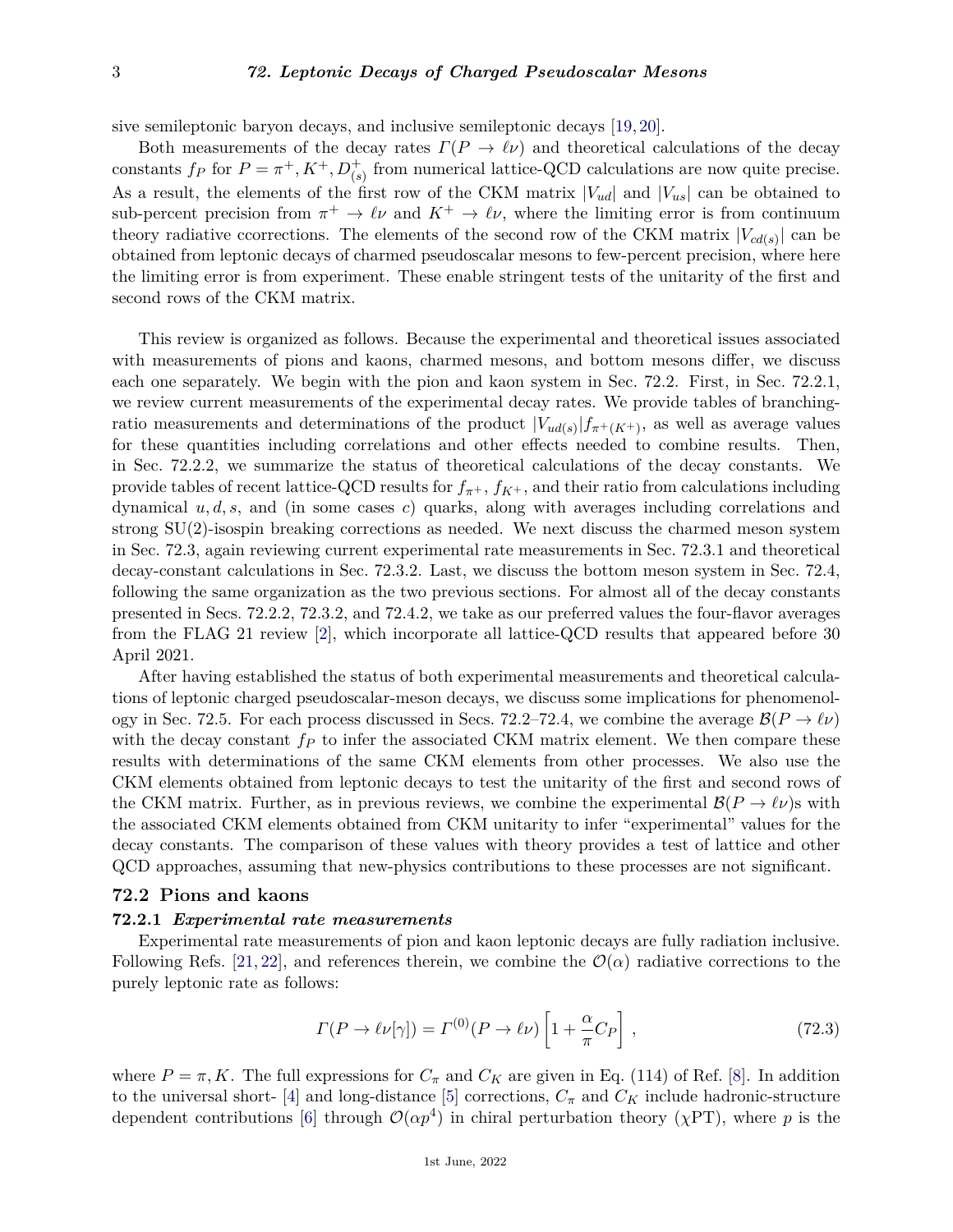pion or kaon momentum. The inclusion of radiative corrections to the purely leptonic rates is numerically important given the level of precision achieved on the experimental measurements of the  $\pi^{\pm} \to \mu^{\pm} \nu$  and  $K^{\pm} \to \mu^{\pm} \nu$  decay widths.

We evaluate  $\delta_P \equiv (\alpha/\pi)C_P$  using experimentally-measured meson and lepton masses and coupling constants from the Particle Data Group [\[23\]](#page-17-2), and taking the low-energy constants (LECs) that parametrize the hadronic contributions from Refs. [\[8,](#page-16-13) [24,](#page-17-3) [25\]](#page-17-4). Because the finite non-logarithmic parts of the LECs were estimated within the large- $N_C$  approximation assuming that contributions from the lowest-lying resonances dominate, we conservatively assign a 100% uncertainty to the LECs, which leads to a  $\pm 0.9$  error in  $C_{\pi,K}$ .<sup>[1](#page-3-0)</sup> We obtain the following correction factors to the individual charged pion and kaon decay widths:

$$
\delta_{\pi} = 0.0176(21) \quad \text{and} \quad \delta_K = 0.0107(21). \tag{72.4}
$$

The error on the ratio of kaon-to-pion leptonic decay widths is under better theoretical control because the hadronic contributions from low-energy constants estimated within the large-*N<sup>c</sup>* framework cancel at lowest order in the chiral expansion. For the ratio, we use the correction factor

$$
\delta_{K/\pi} = -0.0069(17),\tag{72.5}
$$

where we take the estimated error due to higher-order corrections in the chiral expansion from Ref. [\[27\]](#page-17-5).

There have been no new measurements of the pion leptonic decay rate since the review of Ref. [\[28\]](#page-17-6). The sum of branching fractions for  $\pi^- \to \mu^- \bar{\nu}$  and  $\pi^- \to \mu^- \bar{\nu} \gamma$  is 99.98770(4)% [\[23\]](#page-17-2). Together with the lifetime 26.033(5) ns [\[23\]](#page-17-2) this implies  $\Gamma(\pi^- \to \mu^- \bar{\nu}[\gamma]) = 3.8408(7) \times 10^7 \text{ s}^{-1}$ . We then subtract the estimated radiative correction factor  $\delta_{\pi}$  in Eq. (72.4) to obtain the purely leptonic rate  $\Gamma^{(0)}(\pi^- \to \mu^- \bar{\nu})$ . Using this rate and the masses from the 2014 PDG review [\[23\]](#page-17-2) in Eq. (72.1) gives

$$
f_{\pi^+}|V_{ud}| = (127.13 \pm 0.02 \pm 0.13) \text{ MeV},\tag{72.6}
$$

where the errors are from the experimental rate measurement and the radiative correction factor, respectively.

The uncertainty on  $f_{\pi^-}$  |*V*<sub>*ud*</sub>| is dominated by that from theoretical estimate of the hadronic structure-dependent radiative corrections. The first direct lattice-QCD calculation of the radiative corrections to the pion and kaon leptonic decay rates was performed by the RM123-Soton Collab-oration [\[11\]](#page-16-6). The results for both  $\delta_{\pi} = 0.0153(19)$  and  $\delta_{K} = 0.0088(9)$ , which are given in the Gasser-Rusetsky-Scimemi scheme for separating strong and electromagnetic effects [\[29\]](#page-17-7), are compatible with our chiral-perturbation-theory estimates above and have smaller quoted uncertainties, especially for  $\delta_K$ . While independent confirmation of these results is needed, they demonstrate a promising approach for reducing the theoretical uncertainties on the pion and kaon leptonic decay rates in the future.

The world average for the  $K \to \mu\nu$  decay rate is obtained from a global fit of several kaon-decay branching ratios and lifetime measurements, and was last updated by the FlaviaNet Working Group on Kaon Decays in 2014 [\[40\]](#page-17-8). Thus, the radiation-inclusive branching ratio  $\mathcal{B}(K^+ \to \mu^+ \nu[\gamma]) =$  $63.58(11)\%$  and lifetime  $\tau_{K^{\pm}} = 12.384(15)$  ns are unchanged from our previous review. These measurements imply  $\Gamma(K^+ \to \mu^+ \nu[\gamma]) = 5.134(11) \times 10^7 \text{ s}^{-1}$ . As before, we subtract  $\delta_K$  in Eq. (72.4) from the radiation-inclusive decay width to obtain  $\Gamma^{(0)}(K^+ \to \mu^+ \nu)$ . We then use Eq.  $(72.1)$  to obtain

$$
f_{K^{+}}|V_{us}| = (35.09 \pm 0.04 \pm 0.04) \text{ MeV},\tag{72.7}
$$

<span id="page-3-0"></span><sup>&</sup>lt;sup>1</sup>This uncertainty on  $C_{\pi,K}$  is smaller than the error estimated by Marciano and Sirlin in Ref. [\[26\]](#page-17-9), which predates the calculations of the hadronic-structure contributions in Refs. [\[6,](#page-16-5) [8,](#page-16-13) [24,](#page-17-3) [25\]](#page-17-4). The hadronic LECs incorporate the large short-distance electroweak logarithm discussed in Ref. [\[26\]](#page-17-9), and their dependence on the chiral renormalization scale cancels the scale-dependence induced by chiral loops, thereby removing the dominant scale uncertainty of the Marciano–Sirlin analysis [\[26\]](#page-17-9).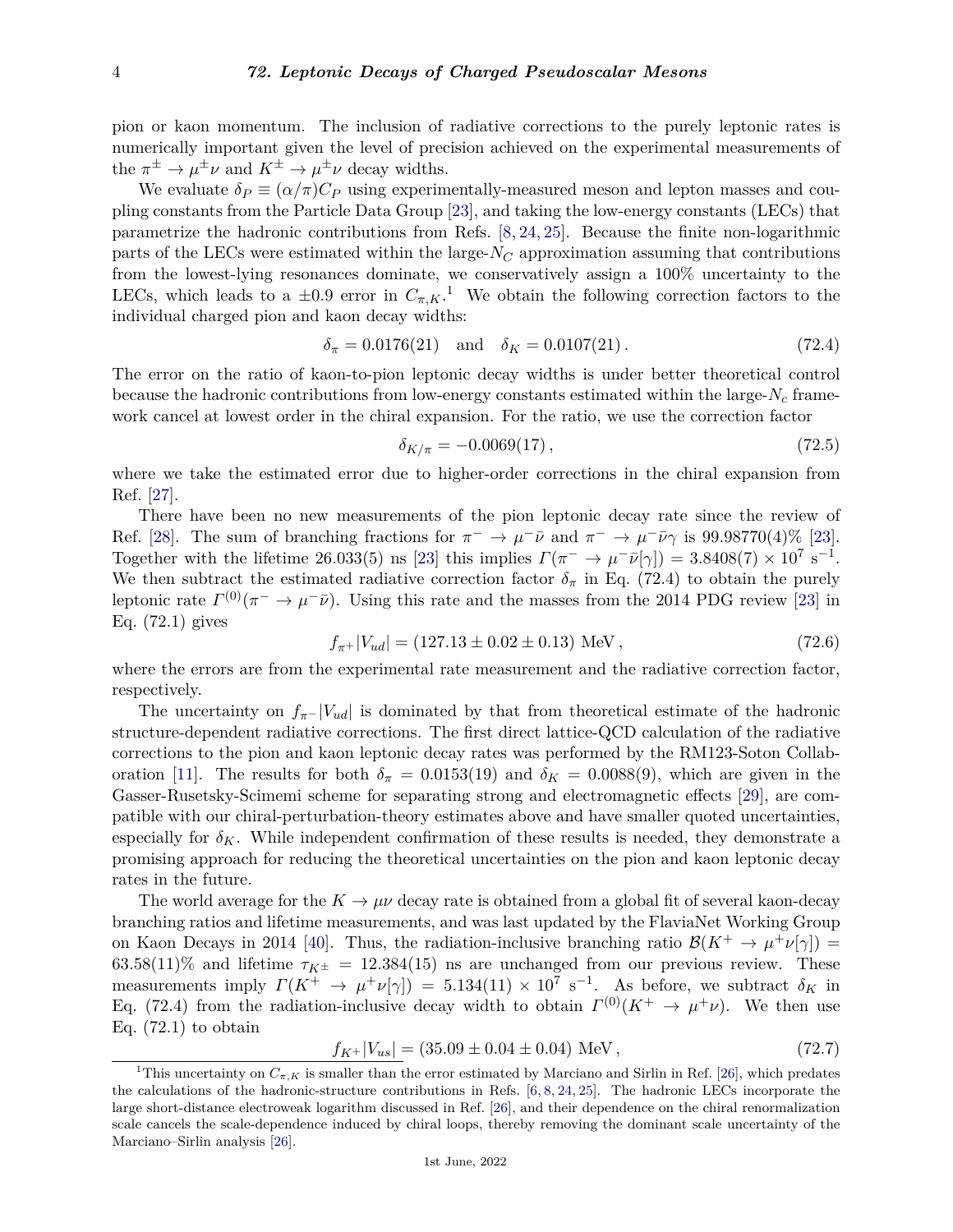**Table 72.1:** Recent published lattice-QCD results for  $f_{\pi^+}$ ,  $f_{K^+}$ , and their ratio. The upper and lower panels show  $(2+1+1)$ -flavor and  $(2+1)$ flavor determinations, respectively. When two errors are shown, they are statistical and systematic, respectively. Results for  $f_{\pi}$  and  $f_K$  in the isospin symetric limit  $m_u = m_d$  are noted with a  $\ddagger$ ; they are corrected for isospin breaking via Eq.  $(72.13)$  before computing the averages. The  $2+1+1$  FLAG 21 averages are dominated by the Fermilab/MILC values.

| Reference                                            | $N_f$       | $f_{\pi^+}$ (MeV) | $f_{K^+}$ (MeV)               | $f_{K^+}/f_{\pi^+}$             |
|------------------------------------------------------|-------------|-------------------|-------------------------------|---------------------------------|
| CalLat 20 $[30]$                                     | $2 + 1 + 1$ |                   |                               | 1.1942(32)(31)                  |
| Fermilab/MILC 17 $[31]$ $^{\ast}$                    | $2 + 1 + 1$ |                   |                               | $1.1950(15)(\frac{+6}{-18})$    |
| ETM 14 [32] $*$                                      | $2 + 1 + 1$ |                   | 154.4(1.5)(1.3)               | 1.184(12)(11)                   |
| Fermilab/MILC 14 [10] $*$ †                          | $2 + 1 + 1$ |                   | $155.92(13)(\frac{+42}{-34})$ | $1.1956(10)(^{+26}_{-18})$ † ‡  |
| HPQCD 13 [33] $*$                                    | $2 + 1 + 1$ |                   | 155.37(20)(27)                | 1.1916(15)(16)                  |
| FLAG 21 average [2]                                  | $2 + 1 + 1$ |                   | 155.7(3)                      | 1.1932(21)                      |
| QCDSF/UKQCD 16 [34]                                  | $2 + 1$     |                   |                               | 1.190(10)(13)                   |
| <b>BMW 16 [35]</b>                                   | $2 + 1$     |                   |                               | 1.178(10)(26)                   |
| $RBC/UKQCD$ 14 [36] <sup><math>\ddagger</math></sup> | $2 + 1$     | 130.19(89)        | 155.51(83)                    | 1.1945(45)                      |
| MILC 10 [37]                                         | $2+1$       | 129.2(0.4)(1.4)   | $156.1(4)(\frac{+6}{-9})$     | $1.197(2)(\substack{+3 \\ -7})$ |
| BMW 10 $[38]$ <sup>‡</sup>                           | $2 + 1$     |                   |                               | 1.192(7)(6)                     |
| $HPQCD/UKQCD$ 07 [39] <sup>‡</sup>                   | $2 + 1$     | 132(2)            | 157(2)                        | 1.189(2)(7)                     |
| FLAG 21 average [2]                                  | $2 + 1$     | 130.2(8)          | 155.7(7)                      | 1.1917(37)                      |

<sup>\*</sup>PDG 2014 value of  $f_{\pi^+} = 130.41(21)$  MeV used to set absolute lattice scale.

<sup>†</sup>Superseded by  $f_{K^+}/f_{\pi^+}$  from Fermilab/MILC 17.

where the errors are from the experimental rate measurement and the radiative correction factor, respectively.

Short-distance radiative corrections cancel in the ratio of pion-to-kaon decay rates [\[41\]](#page-17-20):

$$
\frac{\Gamma_{K_{\ell2[\gamma]}}}{\Gamma_{\pi_{\ell2[\gamma]}}} = \frac{|V_{us}^2|f_{K^-}^2}{|V_{ud}|^2 f_{\pi^-}^2} \frac{m_K (1 - m_\ell^2/m_K^2)^2}{m_\pi (1 - m_\ell^2/m_\pi^2)^2} (1 + \delta_{K/\pi}),
$$
\n(72.8)

where  $\delta_{K/\pi}$  is given in Eq. (72.5). The left-hand side of Eq. (72.8) is 1.3367(28), which implies

$$
\frac{|V_{us}|f_{K^+}}{|V_{ud}|f_{\pi^+}} = 0.27599 \pm 0.00029 \pm 0.00024 ,\qquad(72.9)
$$

where the first uncertainty is from the branching fractions and the second is from  $\delta_{K/\pi}$ . Here, the estimated error on the hadronic structure-dependent radiative corrections is commensurate with the experimental error.

In summary, the main experimental results pertaining to charged pion and kaon leptonic decays are

$$
|V_{ud}|f_{\pi^+} = (127.13 \pm 0.02 \pm 0.13) \text{ MeV},\tag{72.10}
$$

$$
|V_{us}|f_{K^+} = (35.09 \pm 0.04 \pm 0.04) \text{ MeV},\tag{72.11}
$$

$$
\frac{|V_{us}|f_{K^+}}{|V_{ud}|f_{\pi^+}} = 0.27599 \pm 0.00029 \pm 0.00024, \qquad (72.12)
$$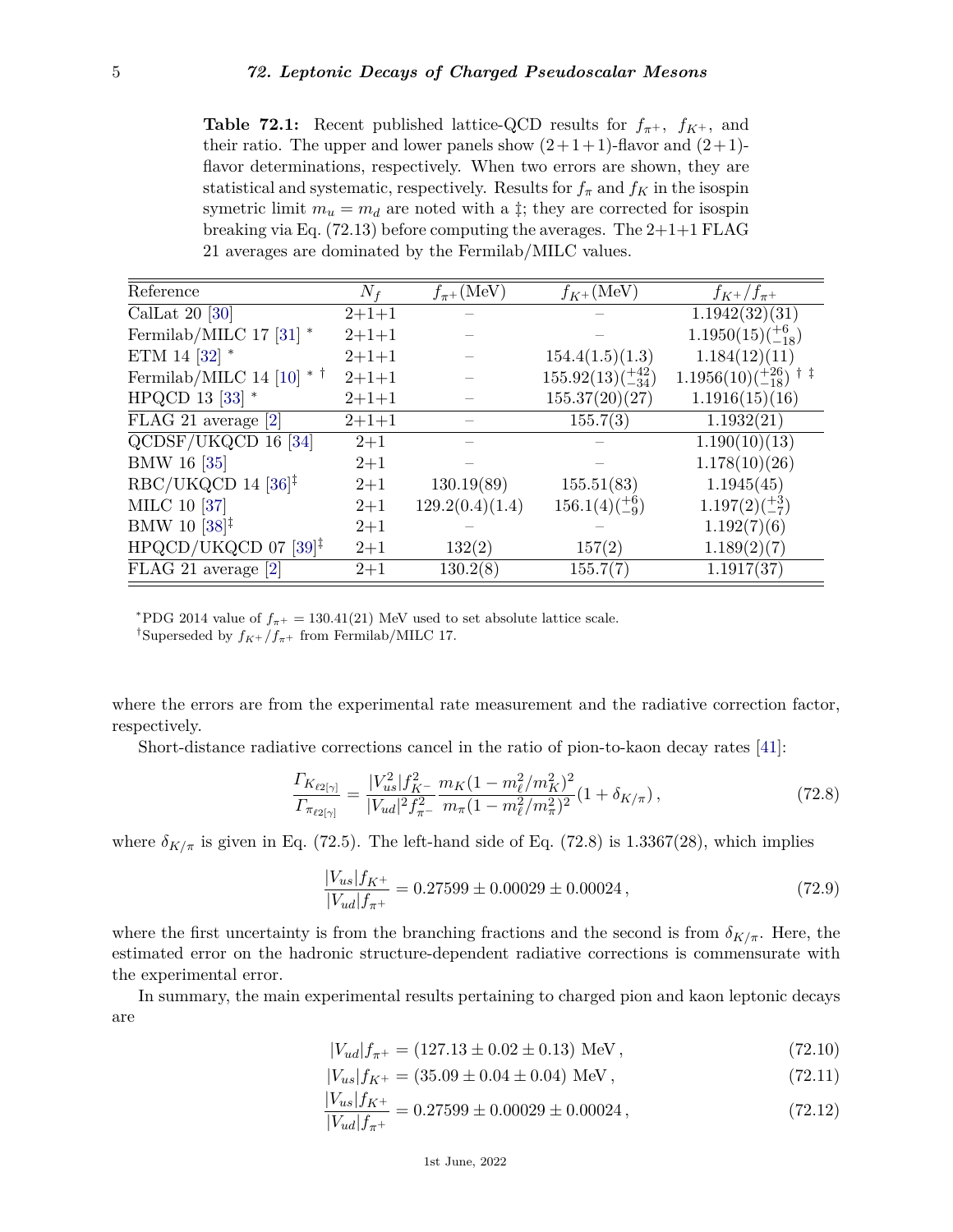### 6 *72. Leptonic Decays of Charged Pseudoscalar Mesons*

where the errors are from the experimental uncertainties in the branching fractions and the theoretical uncertainties in the radiative correction factors  $\delta_P$ , respectively. All of these values are the same as in our earlier reviews  $[1, 28, 42]$  $[1, 28, 42]$  $[1, 28, 42]$  $[1, 28, 42]$  $[1, 28, 42]$ .

#### **72.2.2** *Theoretical decay-constant calculations*

Table 72.1 presents recent published results for the charged pion and kaon decay constants and their ratio from numerical lattice-QCD calculations with three  $(N_f = 2 + 1)$  or four flavors  $(N_f = 2 + 1 + 1)$  of dynamical quarks. The uncertainties on both the individual decay constants and their ratio are at the sub-percent level. The SU(3)-breaking ratio  $f_{K^+}/f_{\pi^+}$  can be obtained with especially small errors because statistical errors associated with the Monte Carlo calculations are correlated between the numerator and denominator, as are some systematics. The results in Table 72.1 were obtained using several independent sets of gauge-field configurations, and a variety of lattice fermion actions that are sensitive to different systematic uncertainties.[2](#page-5-0) Thus, the good agreement between them indicates that the lattice-QCD uncertainties are controlled and the associated error estimates are reliable.[3](#page-5-1)

Table 72.1 also shows the three- and four-flavor averages for the pion and kaon decay constants and their ratio from the FLAG 21 review [\[2\]](#page-16-1) in the lines labeled "FLAG 21 average." There is no four-flavor average for the pion decay constant in Table 72.1 because all of the four-flavor calculations use the quantity  $f_{\pi^+} = 130.41(20)$  MeV [\[23\]](#page-17-2) as an input to fix the absolute lattice scale needed to convert from lattice-spacing units to GeV [\[10,](#page-16-14) [32,](#page-17-12) [33\]](#page-17-13).

All of the results in Table 72.1 were obtained using isospin-symmetric gauge-field configurations, *i.e.*, the dynamical up and down quarks have the same mass. Fortunately, however, the dominant effect of strong-isospin breaking is easily included in lattice-QCD calculations as follows. Because the up-down mass difference  $\Delta m_{ud} \equiv (m_u - m_d) \sim -2.5$  MeV [\[3,](#page-16-2) [48\]](#page-17-22) is much less than typical hadronic scales, the strong-isospin breaking corrections to physical observables can systematically expanded in the small parameter  $\delta m_{ud} \equiv \Delta m_{ud} / \Lambda_{\rm QCD}$ . The leading strong-isospin-breaking corrections to pseudoscalar-meson decay constants arise from the light *valence* quarks in the initialand final-state hadrons. (See, *e.g.,* the discussion in Ref. [\[49\]](#page-17-23), for a detailed discussion of isospinbreaking effects in pion and kaon observables.) Thus, to include the effect of nondegenerate up- and down-quark masses, most recent lattice-QCD calculations of  $f_{\pi^+}$  and  $f_{K^+}$  evaluate the masses of the valence quarks in the pion at the physical  $m_u$  and  $m_d$ , and the mass of the valence light quark in the kaon at the physical *mu*. This procedure yields a correction to the kaon decay constant below 0*.*5%. Consequently, strong-isospin breaking corrections from the light sea-quark masses — which are suppressed by an additional power of  $\delta m_{ud}$  — can be neglected given present uncertainties.

Some earlier lattice-QCD calculations, however, only provide the decay constants and their ratio in the *SU*(2) isospin-symmetric limit [\[36,](#page-17-16) [38,](#page-17-18) [39\]](#page-17-19). The Flavour Lattice Averaging Group corrects these results for strong-isospin breaking using chiral perturbation theory before including them in the averages. The leading strong-isospin-breaking corrections to the pion and kaon decay constants in  $\chi$ PT can be parametrized as [\[27,](#page-17-5) [50\]](#page-17-24)

$$
f_{\pi^+} = f_{\pi} \,, \qquad f_{K^+} = f_K \sqrt{1 + \delta_{\text{SU}(2)}} \,, \tag{72.13}
$$

where  $f_{\pi}$  and  $f_K$  denote the values of the decay constants in the isospin-symmetric limit. The pion decay constant does not receive corrections linear in  $m_u - m_d$  because of the *G*-parity symmetry of the pion triplet, so at first order the *δmud* expansion, strong-isospin breaking corrections are characterized by a single parameter,  $\delta_{SU(2)}$ . Next-to-leading order *χPT* yields numerical values

<span id="page-5-0"></span> $2$ See the PDG mini-review on "Lattice Quantum Chromodynamics" [\[43,](#page-17-25) [44\]](#page-17-26) for a general review of numerical lattice-QCD calculations. Details on the different methods used in modern lattice-QCD calculations are provided in Appendix A of the FLAG "Review[s] of lattice results concerning low energy particle physics" [\[2,](#page-16-1) [3,](#page-16-2) [45,](#page-17-27) [46\]](#page-17-28).

<span id="page-5-1"></span><sup>&</sup>lt;sup>3</sup>See the review by Kronfeld [\[47\]](#page-17-29) for a summary of the large body of evidence validating the methods employed in modern lattice-QCD calculations.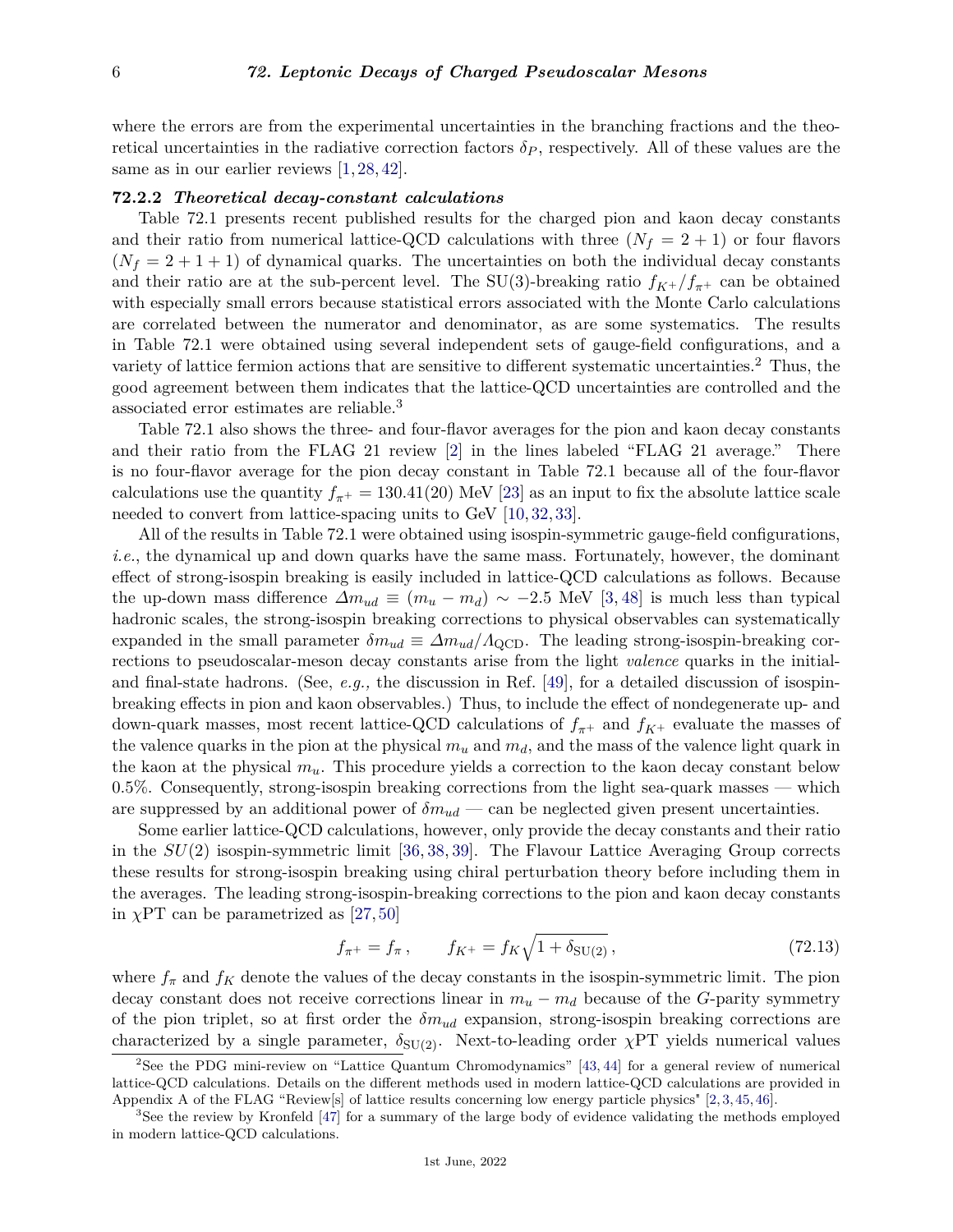for  $\delta_{\text{SU(2)}}$  of approximately −0.004. Recent direct lattice-QCD calculations of  $\delta_{\text{SU(2)}}$  give larger values of around −0*.*005 to −0*.*008 [\[11,](#page-16-6) [31](#page-17-11)[–33,](#page-17-13) [49,](#page-17-23) [51\]](#page-17-30), but further studies are needed. Thus, to be conservative, FLAG includes an uncertainty of 100% on the  $\chi PT$  estimate for  $\delta_{SU(2)}$  when correcting those decay-constant values that are quoted in the isospin-symmetric limit.

The errors on the decay-constant results in Table 72.1 obtained from  $(2 + 1)$ -flavor lattice-QCD calculations do not include an estimate of the systematic uncertainty from the omission of charm sea quarks in the calculation. Consequently, when the uncertainty on the  $(2 + 1 + 1)$ -flavor FLAG average is comparable to or better than that on the  $(2 + 1)$ -flavor FLAG average, we simply use the four-flavor average as our preferred value. This is not possible, however, for the pion decay constant. To account for this, we first estimate the systematic uncertainty on pseudoscalar-meson decay constants associated with the omission of charm sea quarks. We then add this estimate in quadrature to the quoted error on the  $(2 + 1)$ -flavor FLAG average for  $f_{\pi^+}$  to obtain our preferred value.

The error introduced by omitting charm sea quarks can be roughly estimated by expanding the charm-quark determinant in powers of  $1/m_c$  [\[52\]](#page-18-0); the resulting leading contribution is of order  $\alpha_s (A_{\rm QCD}/2m_c)^2$  [\[53\]](#page-18-1). Taking the  $\overline{\text{MS}}$  values  $\overline{m}_c(\overline{m}_c) = 1.275 \text{ GeV}, \overline{A}_{\rm QCD} \sim 340 \text{ MeV}$  from FLAG [\[45\]](#page-17-27), and  $\overline{\alpha}(\overline{m}_c) \sim 0.4$ , leads to an estimate of about 0.7% for the contribution to the decay constants from charm sea quarks. We can compare this power-counting estimate of charm sea-quark contributions with the observed differences between the  $(2+1)$ - and  $(2+1+1)$ -flavor lattice-QCD averages for kaon,  $D_{(s)}$ -meson, and  $B_{(s)}$ -decay constants in Tables 72.1, 72.4, and 72.6. Looking at Table 72.1, the three- and four-flavor averages for  $f_{K^+}$  agree to much better than our simple power-counting estimate. Inspection of Tables 72.4 and 72.6 shows, however, that charm sea-quark effects of this size are still allowed for both  $D_{(s)}$ -meson and  $B_{(s)}$ -meson decay constants.

Our final preferred theoretical values for the charged pion and kaon decay constants are

$$
f_{\pi^+} = 130.2(1.2)
$$
 MeV,  $f_{K^+} = 155.7(3)$  MeV,  $\frac{f_{K^+}}{f_{\pi^+}} = 1.193(2)$ , (72.14)

where  $f_{K^+}$  and  $f_{K^+}/f_{\pi^+}$  are simply the four-flavor FLAG 2021 averages [\[2\]](#page-16-1), and  $f_{\pi^+}$  is the threeflavor flavor FLAG 2021 average with the error increased by the estimated 0.7% charm sea-quark contribution.

## **72.3 Charmed mesons**

## **72.3.1** *Experimental rate measurements*

Measurements have been made of the branching fractions for  $D^+$  and  $D_s^+$  mesons decaying to both  $\mu^+\nu$  and  $\tau^+\nu$  final states. The CLEO-c and BESIII experiments have made measurements of *D*<sup>+</sup> decays using  $e^+e^-$  collisions at the  $ψ(3770)$  resonant energy where *D*<sup>−</sup>*D*<sup>+</sup> pairs are copiously produced. They fully reconstruct one of the *D* mesons; for concreteness, we will take this to be the *D*−. Counting the number of these events provides the normalization for the branching fraction measurement. The experimental analyses then proceed by identifying a candidate  $\mu^+$  and forming the missing-mass squared,  $MM^2 = (E_{\text{CM}} - E_{D-})^2 - (\overrightarrow{p}_{\text{CM}} - \overrightarrow{p}_{D-} - \overrightarrow{p}_{\mu^+})^2$ , where  $E_{\text{CM}}$ and  $p_{CM}$  are the center-of-mass energy (which is known) and momentum (which equals zero in  $e^+e^-$  collisions). A peak at zero  $MM^2$  implies the existence of a missing neutrino, and hence the  $\mu^+\nu$  decay of the *D*<sup>+</sup>. CLEO-c does not explicitly identify the muon, so their data consists of a combination of  $\mu^+\nu$  and  $\tau^+\nu$ ,  $\tau^+\to\pi^+\nu$  events. This permits them to do two fits: in one they fit for the individual components, and in the other they fix the ratio of  $\tau^+ \nu / \mu^+ \nu$  events to be that given by the standard-model expectation. Thus, the former measurement should be used for newphysics searches, and the latter for standard-model predictions. Our average uses the fixed-ratio value.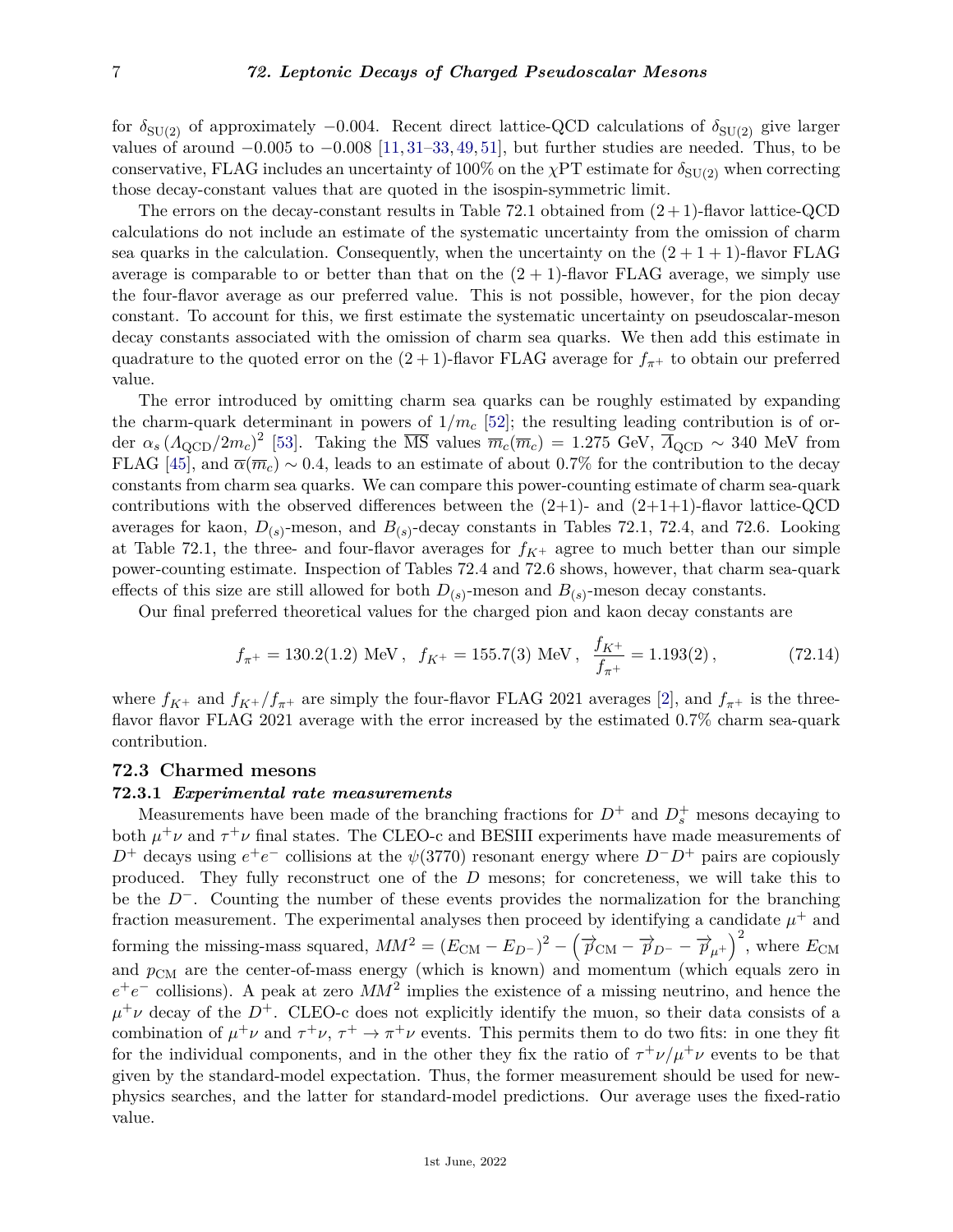**Table 72.2:** Experimental results for  $\mathcal{B}(D^+ \to \mu^+ \nu[\gamma])$ ,  $\mathcal{B}(D^+ \to \tau^+ \nu[\gamma])$ , and  $|V_{cd}|f_{D^+}$ . The systematic errors on the inferred values of  $|V_{cd}|f_{D^+}$ include those from the  $D^+$  lifetime and mass. The error from radiative corrections is only included in the entries labeled "our average." In the second CLEO line the  $\tau^+$  decays to  $\mu^+ \nu_\mu \bar{\nu}_\tau$ .

| Experiment        | Mode                                             | ĸ                                                    | $ V_{cd} f_{D^+}$ (MeV)   |
|-------------------|--------------------------------------------------|------------------------------------------------------|---------------------------|
| CLEO-c [54,55]    | $\mu^+\nu$                                       | $(3.93 \pm 0.35 \pm 0.09) \times \overline{10^{-4}}$ | $46.70 \pm 2.10 \pm 0.55$ |
| CLEO-c [54,55]    | $\mu^+\nu+\tau^+\nu$                             | $(3.82 \pm 0.32 \pm 0.09) \times 10^{-4}$            | $46.00 \pm 1.91 \pm 0.56$ |
| BESIII [56]       | $\mu^+\nu$                                       | $(3.71 \pm 0.19 \pm 0.06) \times 10^{-4}$            | $45.33 \pm 1.17 \pm 0.38$ |
| Our average       | Lines $2+3$                                      | $(3.74 \pm 0.17) \times 10^{-4}$                     | $45.50 \pm 1.22$          |
| CLEO-c $[57, 58]$ | $\tau^+\nu$ $(\pi^+\overline{\nu})$              | $\sqrt{1.2 \times 10^{-3}}$                          |                           |
| BESIII [59]       | $\tau^+ \nu \left( \pi^+ \overline{\nu} \right)$ | $(1.20 \pm 0.24 \pm 0.12) \times 10^{-3}$            | $49.95 \pm 2.48$          |
| Our average       | $\mu^+ \nu + \tau^+ \nu$                         |                                                      | $46.17 \pm 1.16$          |
|                   |                                                  |                                                      |                           |

**Table 72.3:** Experimental results for  $\mathcal{B}(D_s^+ \to \mu^+ \nu[\gamma]), \mathcal{B}(D_s^+ \to \tau^+ \nu[\gamma]),$ and  $|V_{cs}|f_{D_s^+}$ . The systematic errors on the inferred values of  $|V_{cs}|f_{D_s^+}$ include those from the  $D_s^+$  lifetime and mass. The entries labeled "our average" take into account correlations between systematic errors common to the experiments, and also include errors from radiative corrections.

| Experiment     | Mode                                             | $\mathcal{B}(\%)$               | $ V_{cs} f_{D_s^+}$ (MeV)      |
|----------------|--------------------------------------------------|---------------------------------|--------------------------------|
| CLEO-c [57,58] | $\mu^+\nu$                                       | $0.565 \pm 0.045 \pm 0.017$     | $247.6 \pm 9.9 \pm 4.1$        |
| $BaBar^*[61]$  | $\mu^+\nu$                                       | $0.602 \pm 0.038 \pm 0.034$     | $254.3 \pm 8.0 \pm 7.4$        |
| Belle $[62]$   | $\mu^+\nu$                                       | $0.531 \pm 0.028 \pm 0.020$     | $238.8 \pm 6.3 \pm 4.8$        |
| BESIII [63]    | $\mu^+\nu$                                       | $0.517 \pm 0.075 \pm 0.021$     | $238.9 \pm 17.3 \pm 4.9$       |
| BESIII [64]    | $\mu^+\nu$                                       | $0.535 \pm 0.013 \pm 0.016$     | $240.9 \pm 2.9 \pm 4.0$        |
| Our average    | $\mu^+\nu$                                       | $0.543 \pm 0.017$               | $242.6 \pm 4.0$                |
| CLEO-c [57,58] | $\tau^+\nu$ $(\pi^+\overline{\nu})$              | $6.42 \pm 0.81 \pm 0.18$        | $267.3 \pm 16.9 \pm 4.2$       |
| CLEO- $c$ [65] | $\tau^+ \nu$ $(\rho^+ \overline{\nu})$           | $5.52 \pm 0.57 \pm 0.21$        | $247.9 \pm 12.8 \pm 5.0$       |
| CLEO-c [66,67] | $\tau^+\nu$ $(e^+\nu\overline{\nu})$             | $5.30 \pm 0.47 \pm 0.22$        | $242.9 \pm 10.8 \pm 5.3$       |
| BaBar $[61]$   | $\tau^+\nu$ $(e^+(\mu^+)\nu\overline{\nu})$      | $5.00 \pm 0.35 \pm 0.49$        | $236.9 \pm 8.3 \pm 11.7$       |
| Belle $[62]$   | $\tau^+\nu~(\pi^+\overline{\nu})$                | $6.04 \pm 0.43_{-0.40}^{+0.46}$ | $260.3 \pm 9.3^{+10.1}_{-8.8}$ |
| Belle $[62]$   | $\tau^+\nu$ $(e^+\nu\overline{\nu})$             | $5.37 \pm 0.33_{-0.31}^{+0.35}$ | $244.5 \pm 7.5^{+8.2}_{-7.4}$  |
| Belle $[62]$   | $\tau^+ \nu \ (\mu^+ \nu \overline{\nu})$        | $5.86 \pm 0.37_{-0.59}^{+0.34}$ | $255.4 \pm 8.0^{+7.6}_{-13.1}$ |
| BESIII [63]    | $\tau^+\nu$ $(\pi^+\overline{\nu})$              | $3.28 \pm 1.83 \pm 0.37$        | $193 \pm 54 \pm 11$            |
| BESIII [64]    | $\tau^+ \nu \left( \pi^+ \overline{\nu} \right)$ | $5.21 \pm 0.25 \pm 0.17$        | $240.8 \pm 5.8 \pm 4.3$        |
| BESIII [68]    | $\tau^+\nu$ $(e^+\nu_e\overline{\nu})$           | $5.27 \pm 0.10 \pm 0.12$        | $242.2 \pm 2.3 \pm 3.2$        |
| BESIII [69]    | $\tau^+\nu~(\pi^+\pi^0\overline{\nu})$           | $5.29 \pm 0.25 \pm 0.20$        | $242.7 \pm 5.7 \pm 4.0$        |
| Our average    | $\tau^+ \nu$                                     | $5.33 \pm 0.13$                 | $244.0 \pm 3.1$                |
| Our average    | $\mu^+ \nu + \tau^+ \nu$                         |                                 | $243.5 \pm 2.7$                |

<span id="page-7-0"></span><sup>∗</sup>We do not use a previous unpublished BaBar result from a subsample of data that uses a different technique for obtaining the branching fraction normalization [\[60\]](#page-18-17).

Table 72.2 shows the available measurements of  $D^+ \to \mu^+\nu$ , an upper limit on  $D^+ \to \tau^+\nu$  from CLEO-c, and the first measurement of this decay from BESIII. Here there is no change since the previous review [\[1\]](#page-16-0).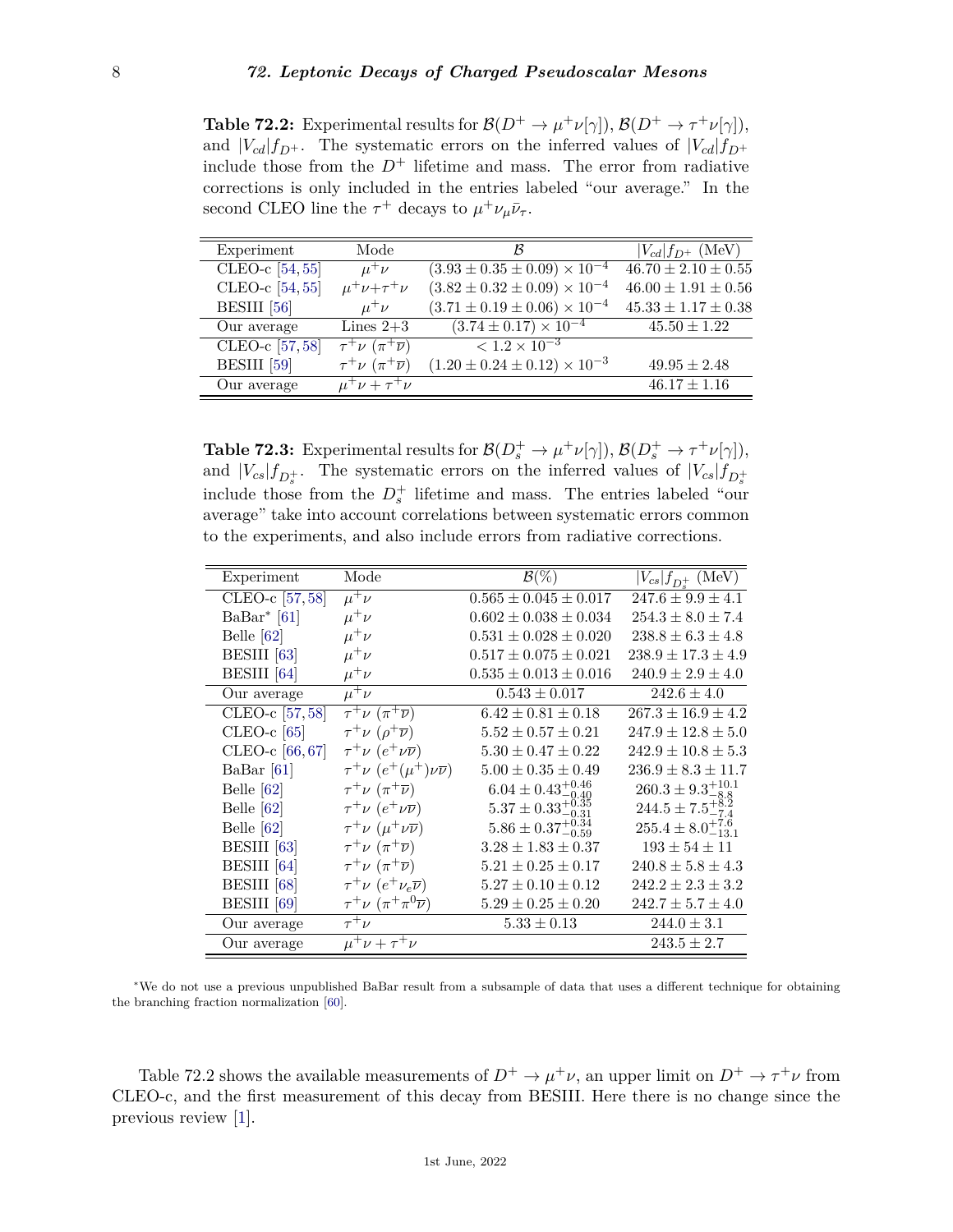To extract the values of  $|V_{cd}|f_{D^+}$  via Eq. (72.1), we use values of  $m_{D^+} = 1.86961$  GeV and the well-measured  $D^+$  lifetime of 1.040(7) ps [\[42\]](#page-17-21), and apply radiative corrections as described below. For calculating the average  $\mu^+\nu$  number, we use the CLEO-c result from  $\mu^+\nu + \tau^+\nu$ .

To obtain the purely leptonic rates  $\Gamma^{(0)}(D^+ \to \mu^+(\tau^+)\nu)$ , we subtract the radiative contributions as in Sec. 72.2.1, but use numerical values for the corrections appropriate for *D* mesons. First, we reduce both the  $\mu^+\nu$  and  $\tau^+\nu$  branching fractions in Table 72.2 by 1.8%, which is the universal short-distance electroweak contribution of Sirlin [\[4\]](#page-16-3) evaluated using the *D*-meson mass for the factorization scale. We do not adjust the experimental rates by the universal long-distance correction [\[5\]](#page-16-4). This is because QED bremsstrahlung contributions have already been subtracted at leading-log order from the measurements in Table 72.2 using Monte-Carlo estimates computed with PHOTOS [\[12\]](#page-16-7). The  $\mu^+\nu$  rates should also be reduced by the 1% estimate of the structuredependent contributions from Dobrescu and Kronfeld [\[17\]](#page-16-9). This correction accounts for tree-level radiative processes in which the *D* meson decays into a real photon and an off-shell vector meson, which subsequently decays weakly to a charged lepton and neutrino. It is estimated using Eq. (12) of Burdman *et al.* [\[7\]](#page-16-15) with the CLEO-c cut on the photon energy from Ref. [\[70\]](#page-18-18), which is typical of all the measurements. We do not need to apply the structure-dependent correction to the  $\mu^+\nu$  branching fractions in Table 72.2, however, because the experiments have already included it in their quoted results. Therefore, in summary, we reduce both the  $D^+ \to \mu^+\nu$  and the  $D^+ \rightarrow \tau^+\nu$  rates by 1.8% to account for radiative corrections. It is worth noting, however, that the universal long-distance electromagnetic contribution estimated for point-like charged mesons by Kinoshita [\[5\]](#page-16-4), which we are not including because IB contributions are already subtracted from the measurements via PHOTOS, would *increase* both rates by about 2.5%.

We now discuss the  $D_s^+$  decay process. Since our previous review [\[1\]](#page-16-0) there have been several results from BESIII. Measurements of  $D_s^+$  leptonic decay branching fractions by several groups are listed in Table 72.3. We exclude older values obtained by normalizing to  $D_s^+$  decay modes that are not well-defined. Many measurements, for example, used the  $\phi \pi^+$  mode. This decay is a subset of the  $D_s^+$  →  $K^+K^-\pi^+$  channel which has interferences from other modes populating the  $K^+K^$ mass region near the  $\phi$ , the most prominent of which is the  $f_0(980)$ . Thus, the extraction of the effective  $\phi \pi^+$  rate is sensitive to the mass resolution of the experiment and the cuts used to define the  $\phi$  mass region [\[71\]](#page-18-19).<sup>[4](#page-8-0)</sup>

To find  $D_s$  decays in the  $\mu^+\nu$  signal channels, the experiments rely on fully reconstructing all of the final state particles except for the neutrino and use a missing-mass technique to infer the existence of the neutrino. CLEO and BESIII use  $e^+e^- \to D_s D_s^*$  collisions at 4170 MeV, while BaBar and Belle use  $e^+e^- \to DKn\pi D^*_s$  collisions at energies near the *Y*(4*S*). CLEO and BESIII do a similar analysis as was done for the  $D^+$  above. BaBar and Belle do a similar  $MM^2$  calculation by using the reconstructed hadrons, the photon from the  $D_s^{*+}$  decay and a detected  $\mu^+$ . To get the normalization they do a  $MM^2$  fit without the  $\mu^+$  and use the signal at the  $D_s^+$  mass squared to determine the total  $D_s^+$  yield.

When selecting the  $\tau^+ \to \pi^+ \bar{\nu}$  and  $\tau^+ \to \rho^+ \bar{\nu}$  decay modes, CLEO uses both the calculation of the missing-mass and the fact that there should be no extra energy in the event beyond that deposited by the measured tagged  $D_s^-$  and the  $\tau^+$  decay products. The  $\tau^+ \to e^+ \nu \bar{\nu}$  mode, however, uses only extra energy. BaBar and Belle also use the extra energy to discriminate signal from background in their  $\tau^+\nu$  measurements. BESIII uses  $\tau^+\to\pi^+\overline{\nu}$  decays, where they calculate the *MM*<sup>2</sup> and discriminate against  $\mu^+$  from  $D_s^+ \to \mu^+\nu$  decays, and more recently  $\tau^+ \to e^+\nu\overline{\nu}$  and  $\tau^+ \to \pi^+ \pi^0 \overline{\nu}$  decays.

<span id="page-8-0"></span>When extracting  $|V_{cs}| f_{D_s^+}$  via Eq. (72.1), we first apply the  $-1.8\%$  universal electroweak cor-

<sup>&</sup>lt;sup>4</sup>We have not included the BaBar result for  $\mathcal{B}(D_s^+\to\mu^+\nu)$  reported in Ref. [\[72\]](#page-18-20) because this measurement determined the ratio of the leptonic decay rate to the hadronic decay rate  $\Gamma(D_s^+ \to \ell^+ \nu)/\Gamma(D_s^+ \to \phi \pi^+)$ .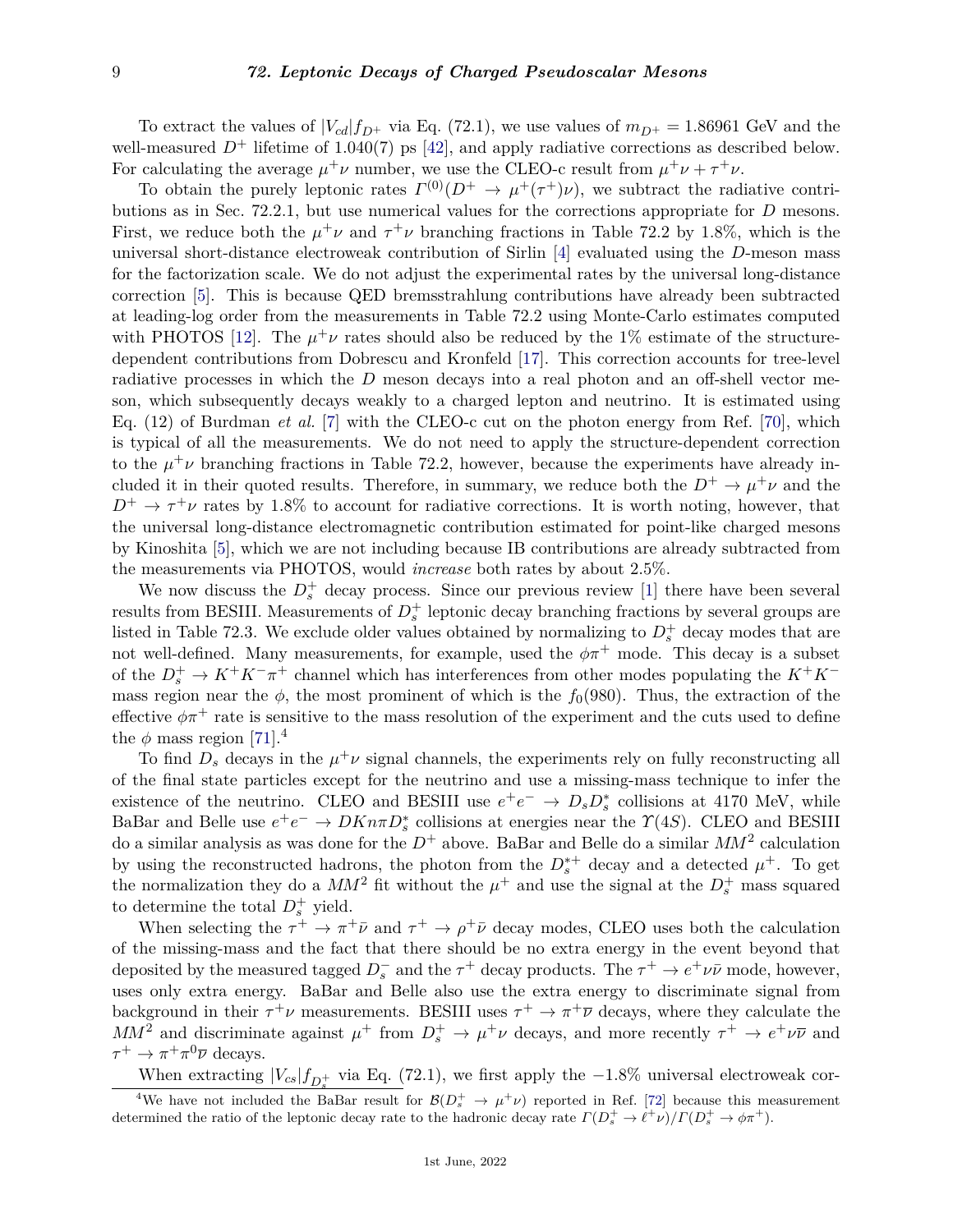rection [\[4\]](#page-16-3) to all of the  $\mu^+\nu$  and  $\tau^+\nu$  branching fractions in Table 72.3; this is the same as for  $D^+$  mesons. We also decrease the BaBar and Belle  $\mu^+\nu$  branching fractions by the 1% structuredependent correction [\[17\]](#page-16-9). This correction was already included in CLEO and BESIII results for the  $\mu^+\nu$  branching fractions in Table 72.3. We use the masses and lifetimes  $m_{D_s^+} = 1.96834(7)$  GeV,  $m_{\tau^+} = 1.77686(12)$  GeV, and  $\tau_{D_s^+} = 0.504(4)$  ps [\[42\]](#page-17-21). The inferred values for  $f_{D_s^+}|V_{cs}|$  are in good agreement for the  $\mu^+\nu$  and  $\tau^+\nu$  decay modes.

It is clear from the discussion of radiative corrections in this section that they are less well understood theoretically for  $D^+$  and  $D_s^+$  meson decays than for pions and kaons. We therefore assign a 1.4% systematic uncertainty to the purely leptonic decay rates, which is half the size of the applied radiative corrections. This translates to a 0.7% error on the products of the decay constant times CKM matrix element. Putting everything together, the main experimental results pertaining to charmed meson leptonic decays are (see the bottom lines of Tables 72.2 and 72.3):

$$
|V_{cd}|f_{D^+} = 46.17 \pm 1.11 \pm 0.32 = 46.17 \pm 1.16 \text{ MeV}, \qquad (72.15)
$$

$$
|V_{cs}|f_{D_s^+} = 243.5 \pm 2.1 \pm 1.7 = 243.5 \pm 2.7 \text{ MeV},\tag{72.16}
$$

where the errors are from the measured branching fractions and the applied radiative corrections, respectively.

### **72.3.2** *Theoretical decay-constant calculations*

Table 72.4 presents recent theoretical calculations of charmed heavy-light meson decay constants and their ratio in the isospin-symmetric limit  $m_u = m_d$ . (As in Sec. 72.2.2, we denote the physical  $D^+$ -meson decay constant by  $f_{D^+}$ , and use  $f_D$  for the isospin-symmetric value.) The upper two panels show results from lattice-QCD calculations with three  $(N_f = 2 + 1)$  or four flavors  $(N_f = 1)$  $2+1+1$ ) of dynamical quarks. Although there are fewer available results than for the pion and kaon sector, both  $f_D$  and  $f_{D_s}$  have been obtained using multiple sets of gauge-field configurations with different lattice fermion actions, providing independent confirmation. For comparison, the bottom panel of Table 72.4 shows QCD-model calculations of the *D*- and *Ds*-meson decay constants for which uncertainty estimates are provided. The lattice and non-lattice results agree, but numerical lattice-QCD calculations have now reached significantly greater precision than other approaches. There are no new results quoted from FLAG 21 [\[2\]](#page-16-1) compared with those in our previous review [\[1\]](#page-16-0) quoted from FLAG 19 [\[3\]](#page-16-2).

The lattice-QCD decay-constant results in Table 72.4 were all obtained using isospin-symmetric gauge-field configurations. As discussed in Sec. 72.2.2, however, the leading strong-isospin breaking corrections to heavy-light pseudoscalar-meson decay constants can be accounted for by using the physical down (or up) quark in the *D* (or *B*) meson. Strong-isospin breaking corrections to heavystrange meson decay constants are roughly an order-of-magnitude smaller because there are no light valence quarks involved. Recently, the Fermilab Lattice and MILC Collaborations used this approach to calculate directly the dominant strong-isospin breaking corrections to both *f<sup>D</sup>* and *fB*, finding [\[31\]](#page-17-11)

$$
f_{D^{+}} - f_{D} = 0.58(1)_{\text{stat}}(7)_{\text{syst}}(1)_{\text{EM scheme}} \text{ MeV},
$$
  
\n
$$
f_{B^{+}} - f_{B} = -0.53(5)_{\text{stat}}(7)_{\text{syst}}(0)_{\text{EM scheme}} \text{ MeV}. \tag{72.17}
$$

These results agree with independent estimates of the strong-isospin-breaking corrections to heavylight meson decay constants from Borelized sum rules [\[85\]](#page-18-21). Combined with the determinations of  $f_D$  and  $f_B$  from the same work, Eq. (72.17) implies that the corrections to the SU(3)-flavor breaking ratios are

$$
\frac{f_{D_s}}{f_{D^+}} = \frac{f_{D_s}}{f_D} (1 - 0.0027(3)), \qquad \frac{f_{B_s}}{f_{B^+}} = \frac{f_{B_s}}{f_B} (1 + 0.0028(5)). \tag{72.18}
$$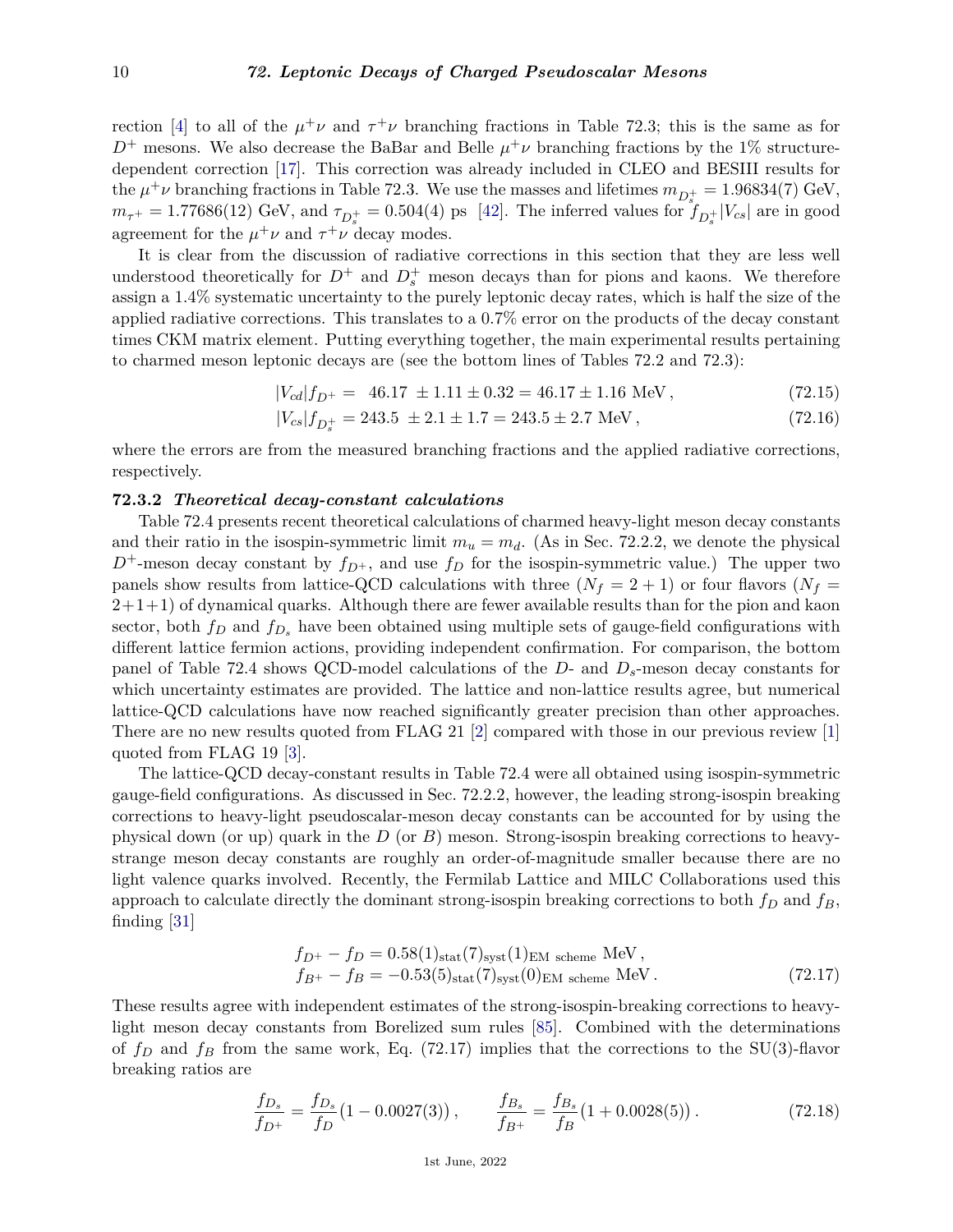**Table 72.4:** Recent theoretical determinations of *fD*, *fD<sup>s</sup>* , and their ratio in the isospin-symmetric limit. The upper panels show results from lattice-QCD calculations with  $(2+1+1)$  and  $(2+1)$  dynamical quark flavors, respectively. Statistical and systematic errors are quoted separately. The bottom panel shows estimates from QCD sum rules (QCD SR) and the light-front quark model (LFQM). These are not used to obtain our preferred decay-constant values. The  $2+1+1$  averages are dominated by the Fermilab/MILC values.

| Reference                                       | Method        | $N_f$       | $f_D(MeV)$                   | $f_{D_s}(\text{MeV})$        | $f_{D_s}/f_D$                                                  |
|-------------------------------------------------|---------------|-------------|------------------------------|------------------------------|----------------------------------------------------------------|
| Fermilab/MILC 17 [31]                           | <b>LQCD</b>   | $2 + 1 + 1$ | 212.1(0.3)(0.5)              | 249.9(0.3)(0.3)              | $1.1782(06)(15)^*$                                             |
| ETM 14 [32]                                     | <b>LQCD</b>   | $2 + 1 + 1$ | 207.4(3.7)(0.9)              | 247.2(3.9)(1.4)              | 1.192(19)(11)                                                  |
| FLAG 21 average [2]                             | $_{\rm LQCD}$ | $2 + 1 + 1$ | 212.0(0.7)                   | 249.9(0.5)                   | 1.1783(16)                                                     |
| $\chi$ QCD 20A [73]                             | <b>LQCD</b>   | $2 + 1$     | 213(5)                       | 249(7)                       | 1.16(3)                                                        |
| $RBC/UKQCD 18A [74]$ <sup>†</sup>               | $_{\rm LQCD}$ | $2+1$       |                              |                              | 1.1740(51)(68)                                                 |
| RBC/UKQCD 17 [75]                               | <b>LQCD</b>   | $2+1$       | $208.7(2.8)(^{+2.1}_{-1.8})$ | $246.4(1.3)(^{+1.3}_{-1.9})$ | $1.1667(77)(\begin{smallmatrix} +57 \\ -43 \end{smallmatrix})$ |
| $\chi$ QCD 14 [76]                              | <b>LQCD</b>   | $2+1$       |                              | 254(2)(4)                    |                                                                |
| <b>HPQCD 12 [77]</b>                            | <b>LQCD</b>   | $2+1$       | 208.3(1.0)(3.3)              |                              | 1.187(4)(12)                                                   |
| Fermilab/MILC 11 [78]                           | <b>LQCD</b>   | $2 + 1$     | 218.9(9.2)(6.6)              | 260.1(8.9)(6.1)              | 1.188(14)(21)                                                  |
| <b>HPQCD 10 [79]</b>                            | <b>LQCD</b>   | $2 + 1$     |                              | 248.0(1.4)(2.1)              |                                                                |
| FLAG 21 average [2]                             | <b>LQCD</b>   | $2+1$       | 209.0(2.4)                   | 248.0(1.6)                   | 1.174(7)                                                       |
| Pullin 21 [80]                                  | QCD SR        |             | 190(15)                      | 226(17)                      | 1.19(7)                                                        |
| Wang 15 $[81]$ <sup><math>\ddagger</math></sup> | QCD SR        |             | 208(10)                      | 240(10)                      | 1.15(6)                                                        |
| Gelhausen 13 [82]                               | QCD SR        |             | $201 \binom{+12}{-13}$       | $238\binom{+13}{-23}$        | $1.15 \binom{+0.04}{-0.05}$                                    |
| Narison $12$ [83]                               | QCD SR        |             | 204(6)                       | 246(6)                       | 1.21(4)                                                        |
| Lucha 11 [84]                                   | QCD SR        |             | 206.2(8.9)                   | 245.3(16.3)                  | 1.193(26)                                                      |

<span id="page-10-0"></span><sup>∗</sup>Ref. [\[31\]](#page-17-11) provides values for *f<sup>D</sup>* and *f<sup>D</sup><sup>s</sup>* in the isopsin-symmetric limit, but not for their ratio. Here we infer the central value from those of the individual decay constants, and take the statistical and systematic errors to be the same as for the physical ratio  $f_{D_s}/f_{D^+}$ .

<span id="page-10-1"></span>†Slight difference from preliminary value quoted in 2019 FLAG review.

<span id="page-10-2"></span><sup>‡</sup>Obtained using  $m_c^{\text{MS}}$ ; results using  $m_c^{\text{pole}}$  are also given in the paper.

These estimated strong-isospin-breaking corrections to  $f_D$  and  $f_{D_s}/f_D$  above are commensurate with the uncertainties on the  $(2+1+1)$ -flavor FLAG averages in Table 72.4. Consequently, it is important to account for isospin-breaking effects before combining the theoretical decay constants with the corresponding experimental decay rates.

To obtain the charged  $D^+$ -meson decay constant, we apply the correction in Eq. (72.17) to the (2+1+1)-flavor 2021 FLAG average for the *D*-meson decay constant in the isospin-symmetric limit. Similarly we use Eq. (72.18) to correct the  $(2+1+1)$ -flavor 2021 FLAG average for  $f_{D_s}/f_D$ . We take the four-flavor FLAG 2021 average for *fD<sup>s</sup>* directly. Our final preferred theoretical values for the charmed pseudoscalar-meson decay constants are

$$
f_{D^+} = 212.0(7)
$$
 MeV,  $f_{D_s} = 249.9(5)$  MeV,  $\frac{f_{D_s}}{f_{D^+}} = 1.1783(16)$ . (72.19)

## **72.4 Bottom mesons**

## **72.4.1** *Experimental rate measurements*

The Belle and BaBar collaborations have found evidence for  $B^- \to \tau^- \overline{\nu}$  decay in  $e^+e^- \to B^-B^+$ collisions at the *Υ*(4*S*) energy. The analysis relies on reconstructing a hadronic or semi-leptonic *B*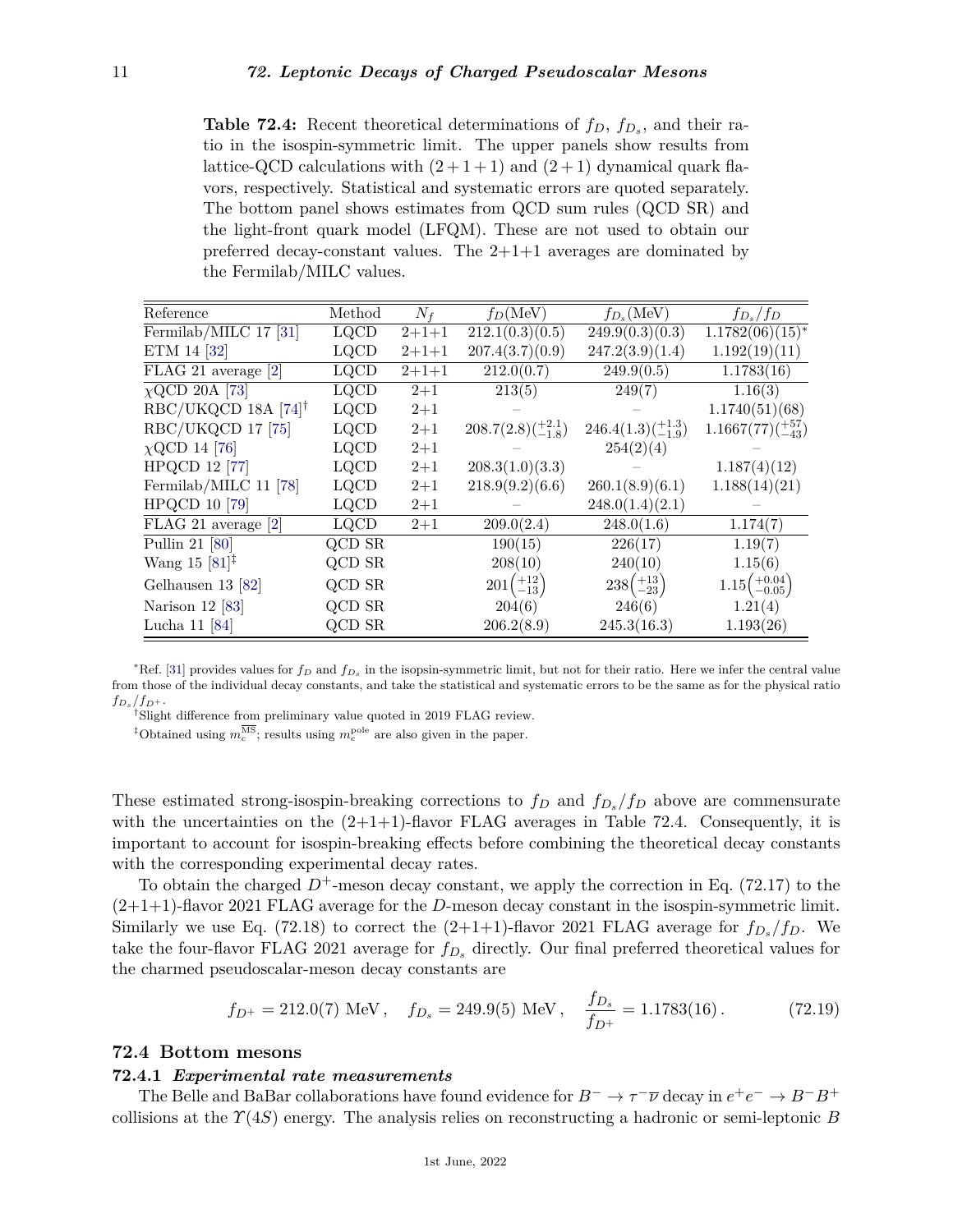decay tag, finding a *τ* candidate in the remaining track and photon candidates, and examining the extra energy in the event which should be close to zero for a real *τ* <sup>−</sup> decay to *e* <sup>−</sup>*νν*¯ or *µ* <sup>−</sup>*νν*¯ opposite  $a B<sup>+</sup>$  tag. While the BaBar results have remained unchanged, Belle reanalyzed both samples of their data. The branching fraction using hadronic tags changed from  $1.79_{-0.49}^{+0.56} \times 10^{-4}$  (2006) [\[86\]](#page-18-34) to  $0.72^{+0.27}_{-0.25} \pm 0.11 \times 10^{-4}$  (2012) [\[87\]](#page-18-35), while the corresponding change using semileptonic tags was from  $1.54_{-0.37-0.31}^{+0.38+0.29}$  to  $1.25 \pm 0.28 \pm 0.27$ . These changes demonstrate the difficulty of the analysis. The results are listed in Table 72.5. These are unchanged since the previous review [\[1\]](#page-16-0).

**Table 72.5:** Experimental results for  $\mathcal{B}(B^- \to \tau^- \overline{\nu})$  and  $|V_{ub}| f_{B^+}$ . To extract the values of  $|V_{ub}|f_{B^+}$  via Eq. (72.1), we use the PDG 2018 value of the  $B^+$  lifetime of 1.638 $\pm$ 0.004 ps, and the  $\tau^+$  and  $B^+$  masses of 1.77686 and 5.27933 GeV, respectively.

| Experiment Tag        |              | $\overline{\mathcal{B}}$ (units of $10^{-4}$ ) $ V_{ub} f_{B^+}$ (MeV) |                 |
|-----------------------|--------------|------------------------------------------------------------------------|-----------------|
| Belle [87]            | Hadronic     | $0.72^{+0.27}_{-0.25} \pm 0.11$                                        |                 |
| Belle $[88]$          |              | Semileptonic $1.25 \pm 0.28 \pm 0.27$                                  |                 |
| Belle [88]            | Average      | $0.91 \pm 0.22$                                                        | $0.72 \pm 0.09$ |
| BaBar <sup>[89]</sup> | Hadronic     | $1.83_{-0.49}^{+0.53} \pm 0.24$                                        |                 |
| BaBar [90]            | Semileptonic | $1.7 \pm 0.8 \pm 0.2$                                                  |                 |
| BaBar <sup>[89]</sup> | Average      | $1.79 \pm 0.48$                                                        | $1.01 \pm 0.14$ |
| Our average           |              | $1.06 \pm 0.20$                                                        | $0.77 \pm 0.07$ |

Because there are large backgrounds under the signals for these measurements, as well as substantial systematic errors, the significances of the individual results are still below the  $5\sigma$  discovery threshold. Belle quotes  $4.6\sigma$  for their combined hadronic and semileptonic tags, while BaBar quotes  $3.3\sigma$  and  $2.3\sigma$ , for hadronic and semileptonic tags. Greater precision is necessary to determine if any effects beyond the standard model are present.

We do not correct the measured branching ratios in Table 72.5 for radiative corrections because the experimental uncertainties are so large. The relative radiative corrections are expected to be bigger, however, for  $B \to \mu\nu$  leptonic decays because the corrections are no longer helicity suppressed [\[9\]](#page-16-16), and may be a significant fraction of the purely leptonic rate. More theoretical work is needed to understand radiative corrections to leptonic *B* decays in anticipation of future measurements with greater precision, and of new decay channels.

### **72.4.2** *Theoretical decay-constant calculations*

Table 72.6 presents recent theoretical calculations of bottom heavy-light meson decay constants and their ratio in the isospin-symmetric limit  $m_u = m_d$ . The upper two panels show results from lattice-QCD calculations with three  $(N_f = 2 + 1)$  or four flavors  $(N_f = 2 + 1 + 1)$  of dynamical quarks. For all decay constants, calculations using different gauge-field configurations, light-quark actions, and *b*-quark actions provide independent confirmation. For comparison, the bottom panel of Table 72.6 shows QCD-model calculations of the *B*- and *Bs*-meson decay constants for which uncertainty estimates are provided. These are consistent with the lattice values, but with much larger uncertainties. This table, based on the FLAG 21 averages [\[2\]](#page-16-1), reflects the latest update of the FLAG 19 averages [\[3\]](#page-16-2).

The lattice-QCD decay-constant results in Table 72.6 were all obtained using isospin-symmetric gauge-field configurations. Some calculations, however, account for the dominant effect of strongisospin-breaking by using the correct value for the valence light-quark mass in the *B* meson (*m<sup>u</sup>* for  $f_{B^+}$  and  $m_d$  for  $f_{B^0}$ ). Early estimates of the strong-isospin-breaking correction obtained  $f_{B^+}$  −  $f_B \sim$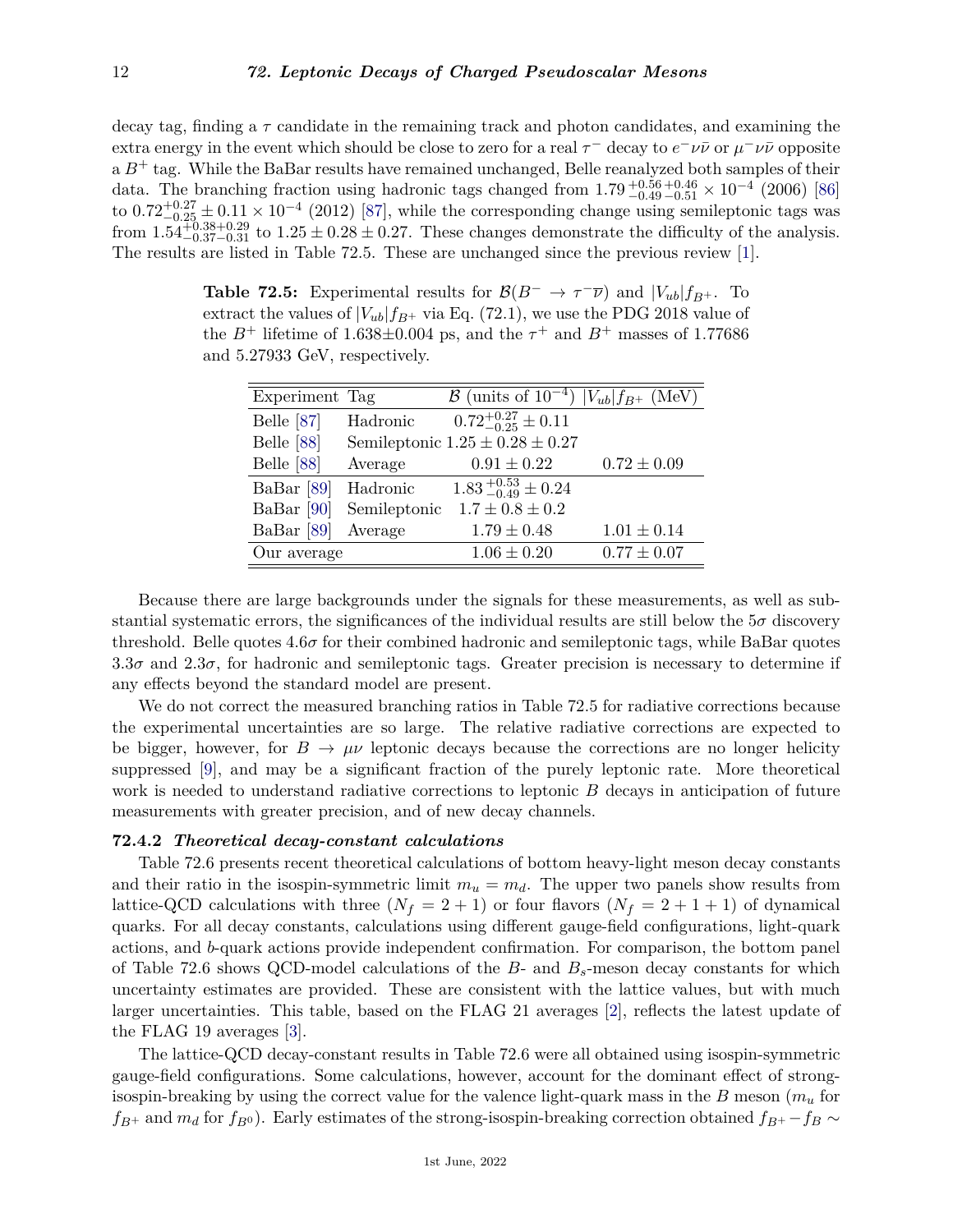**Table 72.6:** Recent theoretical determinations of *fB*, *fB<sup>s</sup>* , and their ratio in the isospin-symmetric limit. The upper panels show results from lattice-QCD calculations with  $(2 + 1 + 1)$  and  $(2 + 1)$  dynamical quark flavors, respectively. When available, statistical and systematic errors are quoted separately. The bottom panel shows estimates from the relativistic potential model (RPM), QCD sum rules, and the light-front quark model, which are not used to obtain our preferred decay-constant values. The 2+1+1 FLAG 21 averages are dominated by the Fermilab/MILC values.

| Reference                                            | Method        | $N_f$       | $f_B(\text{MeV})$    | $f_{B_s}(\text{MeV})$                                 | $f_{B_s}/f_B$         |
|------------------------------------------------------|---------------|-------------|----------------------|-------------------------------------------------------|-----------------------|
| Fermilab/MILC 17 [31]                                | <b>LQCD</b>   | $2+1+1$     | 189.9(1.4)           | 230.7(1.2)                                            | 1.2146(49)            |
| HPQCD 17 $[91]$ *                                    | <b>LQCD</b>   | $2+1+1$     | 190(4)               | 229(5)                                                | 1.206(5)              |
| ETM 16 [92]                                          | <b>LQCD</b>   | $2+1+1$     | 193(6)               | 229(5)                                                | 1.184(25)             |
| <b>HPQCD 13 [93]</b>                                 | LQCD          | $2 + 1 + 1$ | 186(4)               | 224(5)                                                | 1.205(7)              |
| FLAG 21 average [2]                                  | LQCD          | $2 + 1 + 1$ | 190.0(1.3)           | 230.3(1.3)                                            | 1.209(5)              |
| Aoki 14 $[94]$ <sup>†</sup>                          | LQCD          | $2+1$       |                      | $218.8(6.5)(30.8)$ $263.5(4.8)(36.7)$ $1.193(20)(44)$ |                       |
| $RBC/UKQCD$ 14 [95] <sup><math>\ddagger</math></sup> | <b>LQCD</b>   | $2+1$       |                      | $195.6(6.4)(13.3)$ $235.4(5.2)(11.1)$ $1.223(14)(70)$ |                       |
| <b>HPQCD 12 [96]</b>                                 | LQCD          | $2+1$       | 191(1)(8)            | 228(3)(10)                                            | 1.188(12)(13)         |
| <b>HPQCD 12 [96]</b>                                 | <b>LQCD</b>   | $2 + 1$     | $189(3)(3)^*$        |                                                       |                       |
| <b>HPQCD 11 [97]</b>                                 | LQCD          | $2+1$       |                      | 225(3)(3)                                             |                       |
| Fermilab/MILC 11 [78]                                | $_{\rm LQCD}$ | $2 + 1$     | 196.9(5.5)(7.0)      | $242.0(5.1)(8.0)$ 1.229(13)(23)                       |                       |
| FLAG 21 average [2]                                  | LQCD          | $2+1$       | 192.0(4.3)           | 228.4(3.7)                                            | 1.201(16)             |
| Pullin 21 [80]                                       | QCD SR        |             | $192^{+20}_{-19}$    | $225^{+21}_{-20}$                                     | 1.17(7)               |
| Sun 16 $[98]$ <sup>§</sup>                           | <b>RPM</b>    |             | 219(15)              | 266(19)                                               | 1.21(9)               |
| Wang 15 $[81]$ <sup>§</sup>                          | QCD SR        |             | 194(15)              | 231(16)                                               | 1.19(10)              |
| Baker 13 [99]                                        | QCD SR        |             | 186(14)              | 222(12)                                               | 1.19(4)               |
| Lucha 13 [100]                                       | QCD SR        |             | 192.0(14.6)          | 228.0(19.8)                                           | 1.184(24)             |
| Gelhausen 13 $[82]$                                  | QCD SR        |             | $207\binom{+17}{-9}$ | $242 \binom{+17}{-12}$                                | $1.17 \binom{+3}{-4}$ |
| Narison 12 [83]                                      | QCD SR        |             | 206(7)               | 234(5)                                                | 1.14(3)               |

<span id="page-12-1"></span><span id="page-12-0"></span><sup>∗</sup>Average of new HPQCD 17 and previous HPQCD 13 results allowing for correlations between the two sets of results. <sup>†</sup>Obtained with static *b* quarks (*i.e.,*  $m_b \to \infty$ ).

<span id="page-12-2"></span><sup>‡</sup>Ref. [\[95\]](#page-19-7) does not provide results in the isospin-symmetric limit, so we show  $f_{B+}$  and  $f_{B_s}/f_{B+}$  for this work.

−2 MeV [\[93,](#page-19-5) [95\]](#page-19-7), which would be significant given the present lattice-QCD uncertainties. It turns out, however, that these calculations inadvertently introduced a spurious sea-quark contribution, and therefore overestimated the size of the effect. A more recent calculation by the Fermilab/MILC Collaboration finds very little evidence for isospin violation  $(f_{B^+} - f_B \sim -0.5 \text{ MeV})$  [\[31\]](#page-17-11), which is more than two times smaller than the total uncertainties on present lattice-QCD calculations. For this reason, we quote isospin averages in the current review. Our preferred theoretical values for the bottom pseudoscalar-meson decay constants are

$$
f_B = 190.0(1.3)
$$
 MeV,  $f_{B_s} = 230.0(1.3)$  MeV,  $\frac{f_{B_s}}{f_B} = 1.209(5)$ , (72.20)

which are simply the  $N_f = 2 + 1 + 1$  FLAG 2021 averages [\[2\]](#page-16-1). Because the uncertainties on the three-flavor results in Table 72.6 are substantially larger than those on the four-flavor results, including them in the average leaves the central values unchanged, and decreases the errors only slightly.

<span id="page-12-3"></span><sup>&</sup>lt;sup>§</sup>Obtained using  $m_b^{\overline{\text{MS}}}$ ; results using  $m_b^{\text{pole}}$  are also given in the paper.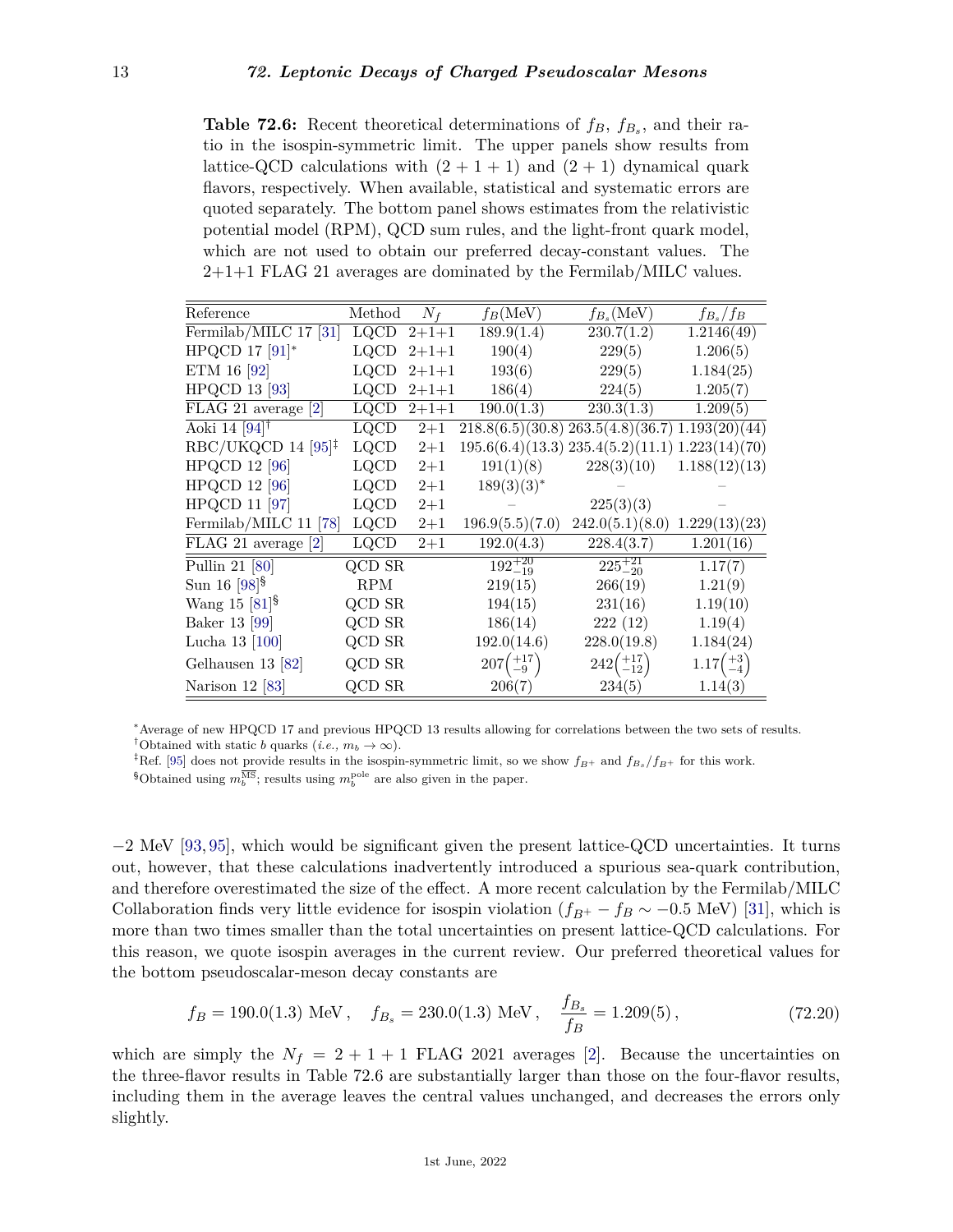## **72.5 Phenomenological implications**

# **72.5.1** |*Vud*|*,* |*Vus*|*, and status of first-row unitarity*

Using the average values for  $f_{\pi^+}|V_{ud}|$ ,  $f_{K^+}|V_{us}|$ , and their ratio from Eqs. (72.10)–(72.12) and for  $f_{\pi^+}$ ,  $f_{K^+}$ , and their ratio from Eq. (72.14), we obtain the following determinations of the CKM matrix elements  $|V_{ud}|$ ,  $|V_{us}|$ , and their ratio from leptonic decays within the standard model:

$$
|V_{ud}| = 0.9764(2)(90)(10), \quad |V_{us}| = 0.2254(3)(4)(3), \quad \frac{|V_{us}|}{|V_{ud}|} = 0.2313(2)(4)(2), \quad (72.21)
$$

where the errors are from the experimental branching fraction(s), the pseudoscalar decay constant(s), and radiative corrections, respectively. These results enable a test of the unitarity of the first row of the CKM matrix from leptonic decays alone (the contribution from  $|V_{ub}|$  is negligible). Using the values of  $|V_{ud}|$  and  $|V_{us}|$  from Eq. (72.21), we find

$$
|V_{ud}|^2 + |V_{us}|^2 + |V_{ub}|^2 - 1 = 0.004(18),\tag{72.22}
$$

which is consistent with three-generation unitarity at the few-percent level.

The determinations of  $|V_{ud}|$  and  $|V_{us}|$  from leptonic decays in Eq. (72.21) can be compared to those obtained from other processes. The result above for  $|V_{ud}|$  agrees with the determination from superallowed  $\beta$ -decay (a previous value of  $|V_{ud}| = 0.97420(21)$  [\[101\]](#page-19-13) has been updated to  $|V_{ud}| = 0.97373(31)$  [\[102\]](#page-19-14)) but has a considerably larger error, primarily due to the uncertainty in the theoretical determination of  $f_{\pi^+}$ .

The CKM element  $|V_{us}|$  can be determined from semileptonic  $K^+ \to \pi^0 \ell^+ \nu$  decay. Here experimental measurements provide a value for the product  $f_+^{K\pi}(0)|V_{us}|$ , where  $f_+^{K\pi}(0)$  is the form factor at zero four-momentum transfer between the initial state kaon and the final state pion. We quote a recent analysis by Seng *et al.* [\[103\]](#page-19-15) which finds  $|V_{us}| f_{+}^{K\pi}(0) = 0.21635(38)(3)$ , with the first error denoting experiment and the second reflecting uncertainty in higher order corrections. This is not far from the value  $0.2165(4)$  $0.2165(4)$  $0.2165(4)$  quoted in our 2020 review [\[40\]](#page-17-8).<sup>5</sup> Choosing the 2021 2+1+1flavor FLAG average for  $f_+(0)^{K\pi} = 0.9698(17)$  [\[2\]](#page-16-1) based on the calculations of ETM [\[107\]](#page-19-16) and Fermilab/MILC [\[108\]](#page-19-17) gives  $|V_{us}| = 0.22309(40)_{\rm exp}(39)_{\rm LQCD}(3)_{\rm HO}$  from semileptonic decay. The determinations of  $|V_{us}|$  from leptonic and semileptonic kaon decays are both quite precise, with comparable errors, from but the central values differ by  $2.9\sigma$ .

Finally, the combination of the ratio  $|V_{us}|/|V_{ud}|$  from leptonic decays [Eq. (72.21)] with  $|V_{ud}|$ from  $\beta$  decay implies an alternative determination of  $|V_{us}| = 0.2253(5)$  which agrees with the value from leptonic kaon decay, but disagrees with the semileptonic-decay result at the  $2.9\sigma$  level.

Given the roughly  $3\sigma$  tension between  $|V_{us}|$  from leptonic and semileptonic kaon decays, it is important to scrutinize the uncertainties on the theoretical and experimental inputs to  $|V_{us}|$ and other elements of the first row of the CKM matrix. Seng *et al.* have introduced a new approach for calculating radiative corrections to neutron and nuclear beta decays using dispersion relations [\[109](#page-19-18)[–112\]](#page-19-19). These calculations imply a value of  $|V_{ud}| = 0.97395(23)$ , consistent with the updated analysis of Ref. [\[102\]](#page-19-14).

An independent calculation of the radiative corrections by Czarnecki and Marciano using QCD sum rules yields similar results [\[113\]](#page-19-20). Using this value of  $|V_{ud}|$  with the determination of  $|V_{us}|$  from leptonic kaon decays in Eq. (72.21), we obtain  $|V_{ud}|^2 + |V_{us}|^2 + |V_{ub}|^2 - 1 = -0.0007(5)$ , again consistent with first-row unitarity.

Last, we combine the experimental measurement of  $f_{\pi^+}|V_{ud}|$  in Eq. (72.10) with  $|V_{ud}|$  from superallowed  $\beta$ -decay [\[102\]](#page-19-14) to infer an "experimental" value for the pion decay constant:

$$
f_{\pi^-}^{\text{``exp''}} = 130.56(2)(3)(13) \text{ MeV},\tag{72.23}
$$

<span id="page-13-0"></span><sup>&</sup>lt;sup>5</sup>This was an update of the 2010 Flavianet review [\[41\]](#page-17-20) that included new measurements of the  $K_S$  lifetime [\[104,](#page-19-21) [105\]](#page-19-22),  $\text{Re}(\epsilon'/\epsilon)$  [\[105\]](#page-19-22), and  $\mathcal{B}(K^{\pm} \to \pi^{\pm} \pi^+ \pi^-)$  [\[106\]](#page-19-23). The latter measurement was the primary source of the reduced error on  $\mathcal{B}$ (semileptonic), via the constraint that the sum of all branching ratios must equal unity.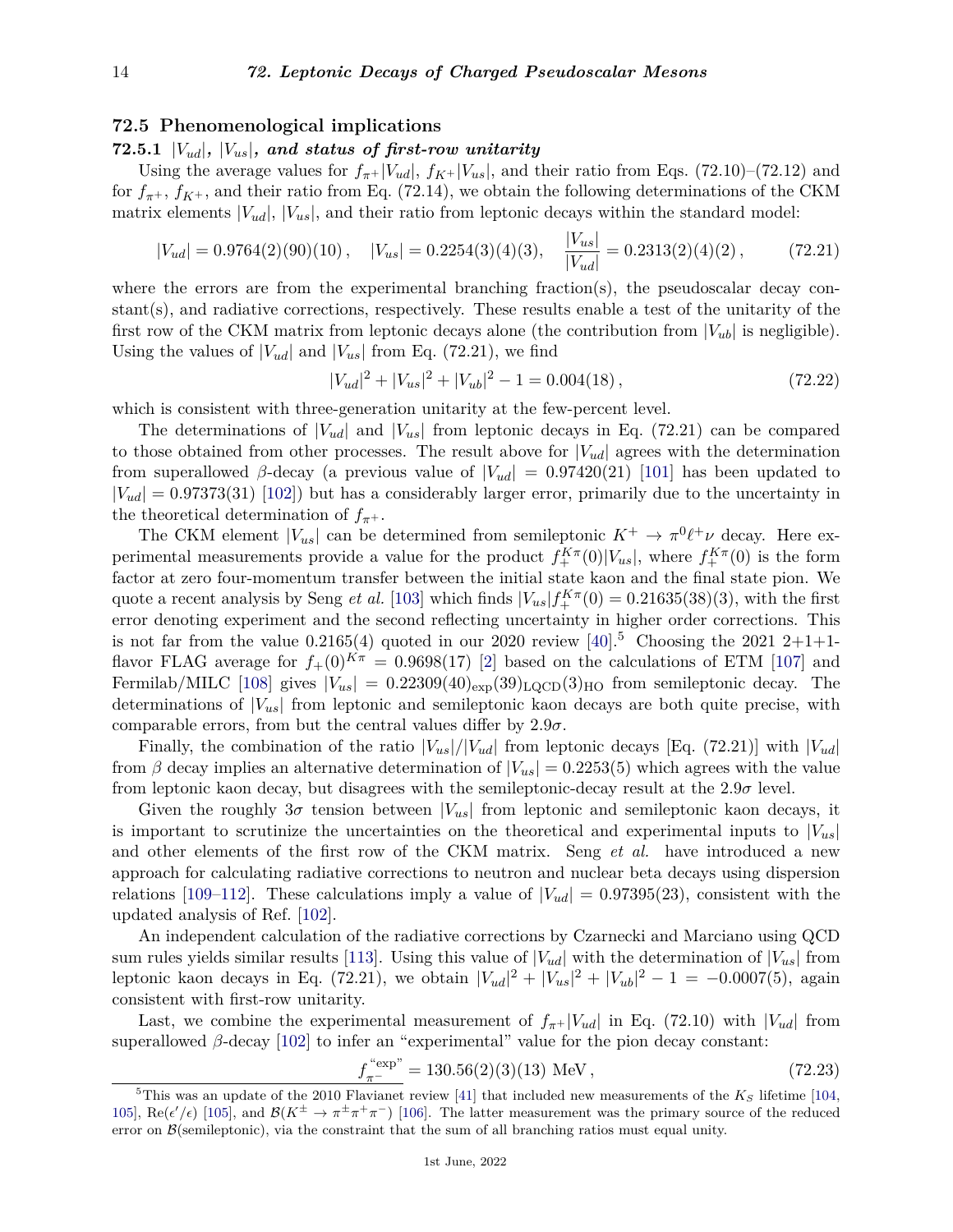where the uncertainties are from the errors on *Γ*, |*Vud*|, and higher-order corrections, respectively. Many recent  $(2+1+1)$ -flavor lattice-QCD calculations use this quantity to set the overall physical scale in their simulations, *e.g.*, Refs. [\[10,](#page-16-14) [31](#page-17-11)[–33\]](#page-17-13). Conversely, comparing  $f_{\pi^-}^{\text{``exp''}}$  with the 2021 FLAG (2+1)-flavor average  $f_{\pi^+}$  = 130.2(8) MeV, which only includes lattice-QCD results that employ other observables to set the scale [\[34](#page-17-14)[–39\]](#page-17-19), provides a test of lattice-QCD methods. The values are in good agreement within present uncertainties. We do not quote an "experimental" value for the kaon decay constant because the value of  $|V_{us}|$  is less clear given the  $\sim 3\sigma$  tension between the values of  $|V_{us}|$  obtained from leptonic and semileptonic kaon decays.

## **72.5.2** |*Vcd*|*,* |*Vcs*|*, and status of second-row unitarity*

Using the average values for  $|V_{cd}|f_{D^+}$  and  $|V_{cs}|f_{D_s^+}$  from Eqs. (72.15) and (72.16), and for  $f_{D^+}$ and  $f_{D_s^+}$  from Eq. (72.19), we obtain the following determinations of the CKM matrix elements  $|V_{cd}|$  and  $|V_{cs}|$  from leptonic decays within the standard model:

$$
|V_{cd}| = 0.2178(53)(15)(7) \text{ and } |V_{cs}| = 0.9744(84)(16)(20), \qquad (72.24)
$$

where the errors are from the measured branching fractions, radiative corrections, and decay constants, respectively. These results enable a test of the unitarity of the second row of the CKM matrix. Taking  $V_{cb} = 41.0(1.4) \times 10^{-3}$  [\[1\]](#page-16-0), we obtain

$$
|V_{cd}|^2 + |V_{cs}|^2 + |V_{cb}|^2 - 1 = -0.001(22),\tag{72.25}
$$

in agreement with three-generation unitarity.

The uncertainty on  $|V_{cd}|$  in Eq. (72.24) is limited by the measurement error on the  $D^+ \to \mu^+\nu$ decay rate. For  $|V_{cs}|$ , however, the experimental and radiative-correction errors are commensurate. The value of  $|V_{cs}|$  from leptonic  $D_s$  decays decreased substantially from the value of 1.007(17) in an earlier version of this review [\[28,](#page-17-6) [114\]](#page-19-24), and is now below unity as expected in the three-generation CKM framework. This change is due to our more consistent treatment of the radiative corrections, which lower the purely leptonic decay rates for  $D_s^+ \to \mu^+\nu$  and  $D_s^+ \to \tau^+\nu$ . We emphasize, however, that we have taken a generous uncertainty on these estimates, and that more theoretical work is needed to really pin down the sizes of the radiative corrections to  $D_{(s)}$ -meson leptonic decays.

The CKM matrix elements  $|V_{cd}|$  and  $|V_{cs}|$  can also be obtained from semileptonic  $D^+ \to \pi^0 \ell^+ \nu$ and  $D_s^+ \to K^0 \ell^+ \nu$  decays, respectively. Here experimental measurements determine the product of the form factor times the CKM element, and theory provides the value for the form factor at zero four-momentum transfer between the initial  $D_{(s)}$  meson and the final pion or kaon.

The latest experimental averages from the Heavy Flavor Averaging Group (HFLAV) are  $f_{+}^{D\pi}(0)$  $|V_{cd}| = 0.1426(19)$  and  $f_{+}^{D_s K}(0)|V_{cs}| = 0.7226(34)$  [\[115\]](#page-19-25). There are not enough published lattice-QCD calculations of the zero-momentum  $D_{(s)}$ -meson semileptonic form factors with  $N_f \geq 3$  to permit an average by the FLAG Collaboration. Taking the most precise three-flavor form-factor results  $f_{+}^{D_{\pi}}(0) = 0.666(29)$  and  $f_{+}^{D_{s}K}(0) = 0.747(19)$  from the HPQCD Collaboration [\[116,](#page-19-26) [117\]](#page-19-27) gives for the CKM matrix elements  $|V_{cd}| = 0.2141(97)$  and  $|V_{cs}| = 0.967(25)$ , in agreement with those from leptonic decays in Eq. (72.24). A newer, four-flavor calculation of the form factors by the ETM Collaboration [\[118\]](#page-19-28), however, yields a smaller value of  $f_{+}^{D\pi}(0) = 0.612(35)$  by 1.2*σ* and a larger  $f_{+}^{D_s K}(0) = 0.765(31)$  by  $0.5\sigma$ . These imply  $|V_{cd}| = 0.233(14)$  and  $|V_{cs}| = 0.945(39)$ , which are about  $1\sigma$  above and below the values from leptonic decays in Eq. (72.24), respectively. Independent lattice-QCD calculations of the  $D^+ \to \pi^0 \ell^+ \nu$  and  $D_s^+ \to K^0 \ell^+ \nu$  form factors now in progress [\[119,](#page-19-29) [120\]](#page-19-30) will help to clarify the picture. In a lattice QCD study of the decay  $D \to K\ell\nu$ , the HPQCD Collaboration [\[121\]](#page-19-31) reports  $|V_{cs}| = 0.9663(80)$ .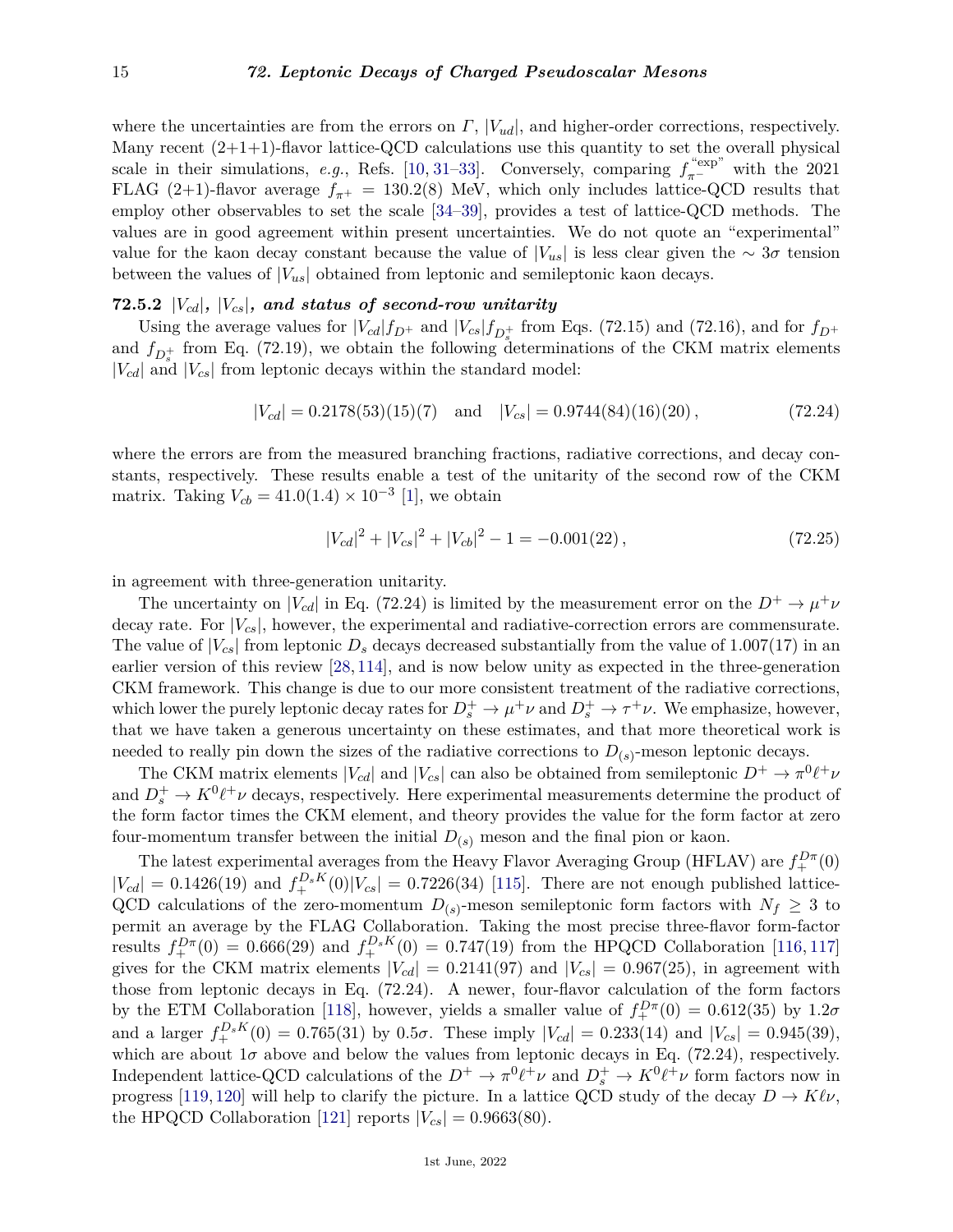We can combine the experimental measurements of  $f_{D^+}|V_{cd}|$  and  $f_{D_s^+}|V_{cs}|$  from Tables 72.2 and 72.3 with  $|V_{cd}| = 0.2245(8)$  and  $|V_{cs}| = 0.97370(14)$  from the PDG 2020 global unitaritytriangle analysis [\[1\]](#page-16-0) to infer "experimental" values for the decay constants within the standard model. We take the CKM elements from the global fit because they are based on many input quantities, thereby reducing the sensitivity to any one outlying measurement or calculation. We obtain for the decay constants

$$
f_{D_{\tau}}^{\text{``exp''}} = 208.9(5.0)(3.8)(1.5) \text{ MeV},
$$
  
\n
$$
f_{D_{\sigma}}^{\text{``exp''}} = 246.7(2.1)(2.8)(1.7) \text{ MeV},
$$
  
\n
$$
(f_{D_{\sigma}}/f_{D_{\tau}})^{\text{``exp''}} = 1.181(30)(25)(12).
$$
\n(72.26)

where the uncertainties are from the errors on  $\Gamma^{(0)}$ , CKM matrix elements, and radiative corrections, respectively. The "experimental" values  $f_{D^+}$  ( $f_{D_s^+}/f_{D^+}$ ) are consistent within  $1\sigma$  with the  $(2+1+1)$ -flavor lattice-QCD averages in Eq. (72.19). The CKM matrix element  $|V_{cd}|$  is approximately equal to  $|V_{us}|$ , as first shown by Wolfenstein [\[122,](#page-19-32) [123\]](#page-20-0). Thus, resolving the inconsistencies between determinations of  $|V_{us}|$  from leptonic and semileptonic decays discussed in Sec. 72.5.1 may benefit from the constraints observed here.

Last, we can test lepton-flavor universality in charm meson decays by checking the following relationship derived from Eq. (72.1):

$$
\frac{\Gamma(D_s^+ \to \tau^+ \nu)}{\Gamma(D_s^+ \to \mu^+ \nu)} = \frac{m_\tau^2 \left(1 - m_\tau^2 / M_{D_s}^2\right)^2}{m_\mu^2 \left(1 - m_\mu^2 / M_{D_s}^2\right)^2} = 9.75\,,\tag{72.27}
$$

where the uncertainties from the masses are negligible to the number of digits quoted. The measured ratio of  $\tau^+\nu$  to  $\mu^+\nu$  rates is  $9.82 \pm 0.40$ , consistent with this standard-model expectation.

## **72.5.3** |*Vub*| *and other applications*

Using the average value for  $|V_{ub}|f_{B^+}$  from Table 72.5, and for  $f_{B^+}$  from Eq. (72.20), we obtain the following determination of the CKM matrix element  $|V_{ub}|$  from leptonic decays within the standard model:

$$
|V_{ub}| = 4.05(37)(3) \times 10^{-3},\tag{72.28}
$$

where the errors are from experiment and theory, respectively. One should bear in mind when interpreting Eq. (72.28) that none of the experimental measurements that enter the average for  $|V_{ub}|f_{B+}$  have individually reached the  $5\sigma$  discovery level (see Sec. 72.4.1). Further, decays involving the third generation of quarks and leptons may be particularly sensitive to new physics associated with electroweak symmetry breaking due to their larger masses [\[13,](#page-16-8)[15\]](#page-16-17), so Eq. (72.28) is more likely to be influenced by new physics than the determinations of the elements of the first and second rows of the CKM matrix in the previous sections.

The CKM element  $|V_{ub}|$  can also be obtained from semileptonic *B*-meson decays. For more than a decade, there has remained a persistent 2-3 $\sigma$  tension between the determinations of  $|V_{ub}|$ from exclusive  $B \to \pi \ell \nu$  decay and from inclusive  $B \to X_u \ell \nu$  decay, where  $X_u$  denotes all hadronic states populated by the  $bb \rightarrow u$  weak transition [\[23,](#page-17-2) [115,](#page-19-25) [124–](#page-20-1)[127\]](#page-20-2). The currently most precise determination of  $|V_{ub}|^{\text{excl}} = 3.73(14) \times 10^{-3}$  is obtained from a joint *z*-fit by FLAG [\[2\]](#page-16-1) of the vector and scalar form factors  $f_+^{B\pi}(q^2)$  and  $f_0^{B\pi}(q^2)$  calculated in (2+1)-flavor lattice QCD [\[128–](#page-20-3)[130\]](#page-20-4) and experimental measurements of the differential decay rate from BaBar [\[131,](#page-20-5)[132\]](#page-20-6) and Belle [\[133,](#page-20-7)[134\]](#page-20-8). On the other hand, the PDG 2018 inclusive determination obtained using the theoretical frameworks in Refs. [\[135–](#page-20-9)[137\]](#page-20-10) is  $|V_{ub}|^{\text{incl}} = 4.49(28) \times 10^{-3}$  [\[42,](#page-17-21) [138\]](#page-20-11). The value of  $|V_{ub}|$  from leptonic  $B \to \tau \nu$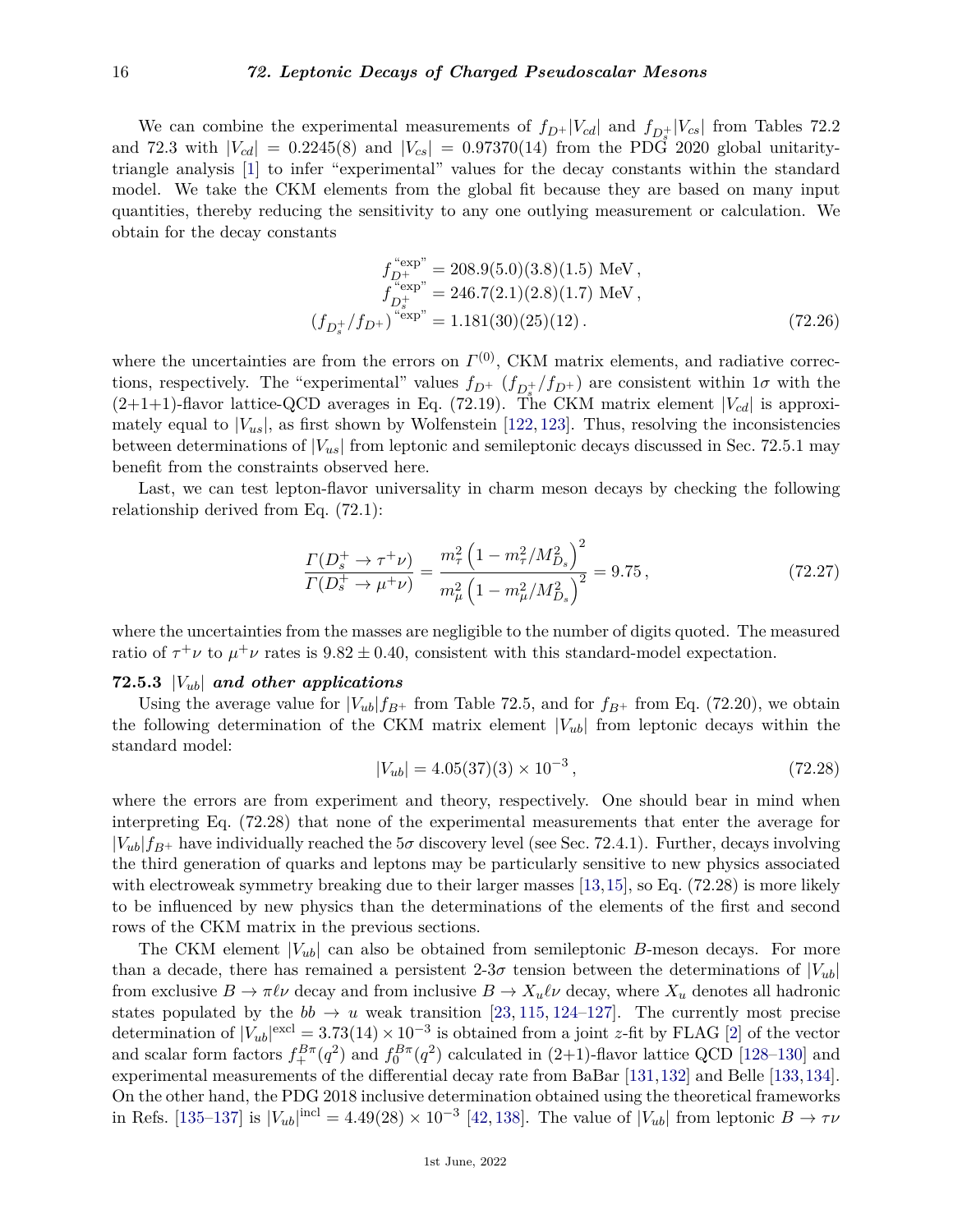decay in Eq. (72.28) splits the difference between the inclusive and exclusive determinations, and is compatible (within large uncertainties) with both.

Given the large uncertainties on the experimental measurements of  $\mathcal{B}(B^- \to \tau^-\bar{\nu})$ , and the more than  $2\sigma$  disagreement between  $|V_{ub}|$  obtained from inclusive and exclusive semileptonic *B* decays, we do not present an "experimental" value of the decay constant  $f_{B^+}$ .

## **72.6 Concluding remarks**

The increasing precision of measurements of leptonic decays of charged pseudoscalar mesons has begun to require control over radiative corrections at a level superior to that presented here. Improvements will be called for both in theory and in experiment (for example, by BESIII and Belle II).

Unitarity of the CKM matrix is in reasonable shape. However, there is a lingering ∼ 3*σ* tension between the values of *Vus* determined by semileptonic and leptonic kaon decays. It will be interesting to follow experimental and theoretical developments on this quantity.

## **Acknowledgements**

I thank R. Briere, C. Davies, S. Gottlieb, S. Hajimoto, A. Kronfeld, H.-L. Ma, W. Marciano, and S. Stone for useful discussions on this review, and S. Gottlieb for providing information on the 2021 FLAG lattice averages.

### <span id="page-16-0"></span>*References*

- [1] P. A. Zyla *et al.* (Particle Data Group), [PTEP](http://doi.org/10.1093/ptep/ptaa104) **2020**[, 8, 083C01](http://doi.org/10.1093/ptep/ptaa104) (2020).
- <span id="page-16-1"></span>[2] Y. Aoki *et al.* (Flavour Lattice Averaging Group) (2021).
- <span id="page-16-3"></span><span id="page-16-2"></span>[3] S. Aoki *et al.* (Flavour Lattice Averaging Group) (2019), [\[arXiv:1902.08191\].](https://arxiv.org/abs/1902.08191)
- [4] A. Sirlin, [Nucl. Phys.](http://doi.org/10.1016/0550-3213(82)90303-0) **[B196](http://doi.org/10.1016/0550-3213(82)90303-0)**, 83 (1982).
- <span id="page-16-4"></span>[5] T. Kinoshita, [Phys. Rev. Lett.](http://doi.org/10.1103/PhysRevLett.2.477) **2**[, 477](http://doi.org/10.1103/PhysRevLett.2.477) (1959).
- <span id="page-16-5"></span>[6] M. Knecht *et al.*, [Eur. Phys. J.](http://doi.org/10.1007/s100529900265) **C12**[, 469](http://doi.org/10.1007/s100529900265) (2000), [\[hep-ph/9909284\].](https://arxiv.org/abs/hep-ph/9909284)
- <span id="page-16-15"></span>[7] G. Burdman, J. T. Goldman and D. Wyler, [Phys. Rev.](http://doi.org/10.1103/PhysRevD.51.111) **D51**[, 111](http://doi.org/10.1103/PhysRevD.51.111) (1995), [\[hep-ph/9405425\].](https://arxiv.org/abs/hep-ph/9405425)
- <span id="page-16-13"></span>[8] V. Cirigliano and I. Rosell, [JHEP](http://doi.org/10.1088/1126-6708/2007/10/005) **10**[, 005](http://doi.org/10.1088/1126-6708/2007/10/005) (2007), [\[arXiv:0707.4464\].](https://arxiv.org/abs/0707.4464)
- <span id="page-16-16"></span>[9] D. Becirevic, B. Haas and E. Kou, [Phys. Lett.](http://doi.org/10.1016/j.physletb.2009.10.017) **[B681](http://doi.org/10.1016/j.physletb.2009.10.017)**, 257 (2009), [\[arXiv:0907.1845\].](https://arxiv.org/abs/0907.1845)
- <span id="page-16-14"></span>[10] A. Bazavov *et al.* (Fermilab Lattice and MILC), [Phys. Rev.](http://doi.org/10.1103/PhysRevD.90.074509) **D90**[, 074509](http://doi.org/10.1103/PhysRevD.90.074509) (2014), [\[arXiv:1407.3772\].](https://arxiv.org/abs/1407.3772)
- <span id="page-16-6"></span>[11] M. Di Carlo *et al.*, [Phys. Rev.](http://doi.org/10.1103/PhysRevD.100.034514) **D100**[, 034514](http://doi.org/10.1103/PhysRevD.100.034514) (2019), [\[arXiv:1904.08731\].](https://arxiv.org/abs/1904.08731)
- <span id="page-16-7"></span>[12] E. Barberio and Z. Was, [Comput. Phys. Commun.](http://doi.org/10.1016/0010-4655(94)90074-4) **79**[, 291](http://doi.org/10.1016/0010-4655(94)90074-4) (1994).
- <span id="page-16-8"></span>[13] W.-S. Hou, [Phys. Rev.](http://doi.org/10.1103/PhysRevD.48.2342) **D48**[, 2342](http://doi.org/10.1103/PhysRevD.48.2342) (1993).
- [14] A. G. Akeroyd and S. Recksiegel, [Phys. Lett.](http://doi.org/10.1016/S0370-2693(02)03293-8) **[B554](http://doi.org/10.1016/S0370-2693(02)03293-8)**, 38 (2003), [\[hep-ph/0210376\].](https://arxiv.org/abs/hep-ph/0210376)
- <span id="page-16-17"></span>[15] A. G. Akeroyd and S. Recksiegel, [J. Phys.](http://doi.org/10.1088/0954-3899/29/10/301) **G29**[, 2311](http://doi.org/10.1088/0954-3899/29/10/301) (2003), [\[hep-ph/0306037\].](https://arxiv.org/abs/hep-ph/0306037)
- [16] A. G. Akeroyd, [Prog. Theor. Phys.](http://doi.org/10.1143/PTP.111.295) **111**[, 295](http://doi.org/10.1143/PTP.111.295) (2004), [\[hep-ph/0308260\].](https://arxiv.org/abs/hep-ph/0308260)
- <span id="page-16-9"></span>[17] B. A. Dobrescu and A. S. Kronfeld, [Phys. Rev. Lett.](http://doi.org/10.1103/PhysRevLett.100.241802) **100**[, 241802](http://doi.org/10.1103/PhysRevLett.100.241802) (2008), [\[arXiv:0803.0512\].](https://arxiv.org/abs/0803.0512)
- <span id="page-16-10"></span>[18] J. L. Hewett, in "Heavy flavor physics. Proceedings, LISHEP 95, LAFEX International School on High-Energy Physics, session C, cbt Workshop, Rio de Janeiro, Brazil, February 21-23, 1995," 171–187 (1995), [\[hep-ph/9505246\],](https://arxiv.org/abs/hep-ph/9505246) URL [http://www-public.slac.stanford.edu/](http://www-public.slac.stanford.edu/sciDoc/docMeta.aspx?slacPubNumber=SLAC-PUB-6821) [sciDoc/docMeta.aspx?slacPubNumber=SLAC-PUB-6821](http://www-public.slac.stanford.edu/sciDoc/docMeta.aspx?slacPubNumber=SLAC-PUB-6821).
- <span id="page-16-11"></span>[19] A. Crivellin, [Phys. Rev.](http://doi.org/10.1103/PhysRevD.81.031301) **D81**[, 031301](http://doi.org/10.1103/PhysRevD.81.031301) (2010), [\[arXiv:0907.2461\].](https://arxiv.org/abs/0907.2461)
- <span id="page-16-12"></span>[20] F. U. Bernlochner, Z. Ligeti and S. Turczyk, [Phys. Rev.](http://doi.org/10.1103/PhysRevD.90.094003) **D90**[, 094003](http://doi.org/10.1103/PhysRevD.90.094003) (2014), [\[arXiv:1408.2516\].](https://arxiv.org/abs/1408.2516)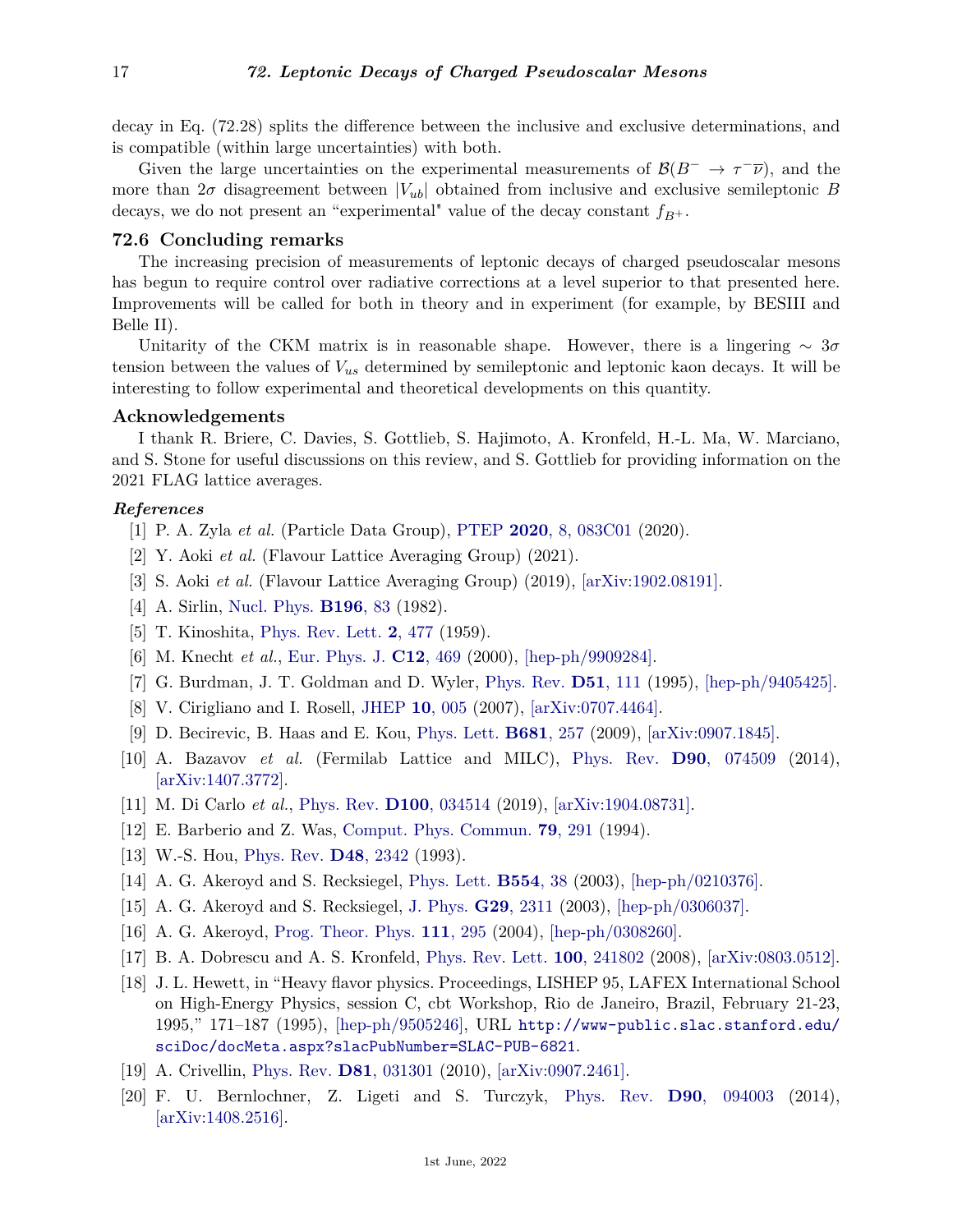- <span id="page-17-0"></span>[21] W. J. Marciano, [Phys. Rev. Lett.](http://doi.org/10.1103/PhysRevLett.93.231803) **93**[, 231803](http://doi.org/10.1103/PhysRevLett.93.231803) (2004), [\[hep-ph/0402299\].](https://arxiv.org/abs/hep-ph/0402299)
- <span id="page-17-1"></span>[22] V. Cirigliano *et al.*, [Rev. Mod. Phys.](http://doi.org/10.1103/RevModPhys.84.399) **84**[, 399](http://doi.org/10.1103/RevModPhys.84.399) (2012), [\[arXiv:1107.6001\].](https://arxiv.org/abs/1107.6001)
- <span id="page-17-2"></span>[23] K. A. Olive *et al.* (Particle Data Group), [Chin. Phys.](http://doi.org/10.1088/1674-1137/38/9/090001) **C38**[, 090001](http://doi.org/10.1088/1674-1137/38/9/090001) (2014).
- <span id="page-17-3"></span>[24] B. Ananthanarayan and B. Moussallam, [JHEP](http://doi.org/10.1088/1126-6708/2004/06/047) **06**[, 047](http://doi.org/10.1088/1126-6708/2004/06/047) (2004), [\[hep-ph/0405206\].](https://arxiv.org/abs/hep-ph/0405206)
- <span id="page-17-4"></span>[25] S. Descotes-Genon and B. Moussallam, [Eur. Phys. J.](http://doi.org/10.1140/epjc/s2005-02316-8) **C42**[, 403](http://doi.org/10.1140/epjc/s2005-02316-8) (2005), [\[hep-ph/0505077\].](https://arxiv.org/abs/hep-ph/0505077)
- <span id="page-17-9"></span>[26] W. J. Marciano and A. Sirlin, [Phys. Rev. Lett.](http://doi.org/10.1103/PhysRevLett.71.3629) **71**[, 3629](http://doi.org/10.1103/PhysRevLett.71.3629) (1993).
- <span id="page-17-5"></span>[27] V. Cirigliano and H. Neufeld, [Phys. Lett.](http://doi.org/10.1016/j.physletb.2011.04.038) **[B700](http://doi.org/10.1016/j.physletb.2011.04.038)**, 7 (2011), [\[arXiv:1102.0563\].](https://arxiv.org/abs/1102.0563)
- <span id="page-17-6"></span>[28] J. L. Rosner, S. Stone and R. S. Van de Water (2015), review prepared for PDG 2015 edition, [\[arXiv:1509.02220\].](https://arxiv.org/abs/1509.02220)
- <span id="page-17-7"></span>[29] J. Gasser, A. Rusetsky and I. Scimemi, [Eur. Phys. J.](http://doi.org/10.1140/epjc/s2003-01383-1) **[C32](http://doi.org/10.1140/epjc/s2003-01383-1)**, 97 (2003), [\[hep-ph/0305260\].](https://arxiv.org/abs/hep-ph/0305260)
- <span id="page-17-10"></span>[30] N. Miller *et al.*, [Phys. Rev. D](http://doi.org/10.1103/PhysRevD.102.034507) **102**[, 3, 034507](http://doi.org/10.1103/PhysRevD.102.034507) (2020), [\[arXiv:2005.04795\].](https://arxiv.org/abs/2005.04795)
- <span id="page-17-11"></span>[31] A. Bazavov *et al.*, [Phys. Rev.](http://doi.org/10.1103/PhysRevD.98.074512) **D98**[, 7, 074512](http://doi.org/10.1103/PhysRevD.98.074512) (2018), [\[arXiv:1712.09262\].](https://arxiv.org/abs/1712.09262)
- <span id="page-17-12"></span>[32] N. Carrasco *et al.* (ETM), [Phys. Rev.](http://doi.org/10.1103/PhysRevD.91.054507) **D91**[, 054507](http://doi.org/10.1103/PhysRevD.91.054507) (2015), [\[arXiv:1411.7908\].](https://arxiv.org/abs/1411.7908)
- <span id="page-17-13"></span>[33] R. Dowdall *et al.* (HPQCD), [Phys.Rev.](http://doi.org/10.1103/PhysRevD.88.074504) **D88**[, 074504](http://doi.org/10.1103/PhysRevD.88.074504) (2013), [\[arXiv:1303.1670\].](https://arxiv.org/abs/1303.1670)
- <span id="page-17-14"></span>[34] V. G. Bornyakov *et al.* (QCDSF-UKQCD), [Phys. Lett.](http://doi.org/10.1016/j.physletb.2017.02.018) **[B767](http://doi.org/10.1016/j.physletb.2017.02.018)**, 366 (2017), [\[arXiv:1612.04798\].](https://arxiv.org/abs/1612.04798)
- <span id="page-17-15"></span>[35] S. Durr *et al.*, [Phys. Rev.](http://doi.org/10.1103/PhysRevD.95.054513) **D95**[, 5, 054513](http://doi.org/10.1103/PhysRevD.95.054513) (2017), [\[arXiv:1601.05998\].](https://arxiv.org/abs/1601.05998)
- <span id="page-17-16"></span>[36] T. Blum *et al.* (RBC, UKQCD), [Phys. Rev.](http://doi.org/10.1103/PhysRevD.93.074505) **D93**[, 074505](http://doi.org/10.1103/PhysRevD.93.074505) (2016), [\[arXiv:1411.7017\].](https://arxiv.org/abs/1411.7017)
- <span id="page-17-17"></span>[37] A. Bazavov *et al.* (MILC), PoS **LATTICE2010**, 074 (2010), [\[arXiv:1012.0868\].](https://arxiv.org/abs/1012.0868)
- <span id="page-17-18"></span>[38] S. Durr *et al.* (BMW), [Phys. Rev.](http://doi.org/10.1103/PhysRevD.81.054507) **D81**[, 054507](http://doi.org/10.1103/PhysRevD.81.054507) (2010), [\[arXiv:1001.4692\].](https://arxiv.org/abs/1001.4692)
- <span id="page-17-19"></span>[39] E. Follana *et al.* (HPQCD, UKQCD), [Phys. Rev. Lett.](http://doi.org/10.1103/PhysRevLett.100.062002) **100**[, 062002](http://doi.org/10.1103/PhysRevLett.100.062002) (2008), [\[arXiv:0706.1726\].](https://arxiv.org/abs/0706.1726)
- <span id="page-17-8"></span>[40] M. Moulson, in "8th International Workshop on the CKM Unitarity Triangle (CKM2014) Vienna, Austria, September 8-12, 2014," (2014), [\[arXiv:1411.5252\].](https://arxiv.org/abs/1411.5252)
- <span id="page-17-20"></span>[41] M. Antonelli *et al.* (FlaviaNet Working Group on Kaon Decays), [Eur. Phys. J.](http://doi.org/10.1140/epjc/s10052-010-1406-3) **C69**[, 399](http://doi.org/10.1140/epjc/s10052-010-1406-3) (2010), [\[arXiv:1005.2323\].](https://arxiv.org/abs/1005.2323)
- <span id="page-17-21"></span>[42] M. Tanabashi *et al.* (Particle Data Group), [Phys. Rev.](http://doi.org/10.1103/PhysRevD.98.030001) **D98**[, 3, 030001](http://doi.org/10.1103/PhysRevD.98.030001) (2018).
- <span id="page-17-25"></span>[43] S. Hashimoto, J. Laiho and S. R. Sharpe, "Lattice Quantum Chromodynamics," [http://pdg.](http://pdg.lbl.gov/2019/reviews/rpp2018-rev-lattice-qcd.pdf) [lbl.gov/2019/reviews/rpp2018-rev-lattice-qcd.pdf](http://pdg.lbl.gov/2019/reviews/rpp2018-rev-lattice-qcd.pdf) (2017), review prepared for PDG 2018 edition.
- <span id="page-17-26"></span>[44] S. Hashimoto, J. Laiho and S. R. Sharpe, "Lattice Quantum Chromodynamics," [pdg.lbl.](pdg.lbl.gov/2020/reviews/rpp2020-rev-lattice-qcd.pdf) [gov/2020/reviews/rpp2020-rev-lattice-qcd.pdf](pdg.lbl.gov/2020/reviews/rpp2020-rev-lattice-qcd.pdf) (2020), review prepared for PDG 2020 edition.
- <span id="page-17-27"></span>[45] S. Aoki *et al.* (Flavour Lattice Averaging Group), [Eur. Phys. J.](http://doi.org/10.1140/epjc/s10052-014-2890-7) **C74**[, 2890](http://doi.org/10.1140/epjc/s10052-014-2890-7) (2014), [\[arXiv:1310.8555\].](https://arxiv.org/abs/1310.8555)
- <span id="page-17-28"></span>[46] S. Aoki *et al.*, [Eur. Phys. J.](http://doi.org/10.1140/epjc/s10052-016-4509-7) **C77**[, 2, 112](http://doi.org/10.1140/epjc/s10052-016-4509-7) (2017), [\[arXiv:1607.00299\].](https://arxiv.org/abs/1607.00299)
- <span id="page-17-29"></span>[47] A. S. Kronfeld, [Ann. Rev. Nucl. Part. Sci.](http://doi.org/10.1146/annurev-nucl-102711-094942) **62**[, 265](http://doi.org/10.1146/annurev-nucl-102711-094942) (2012), [\[arXiv:1203.1204\].](https://arxiv.org/abs/1203.1204)
- <span id="page-17-22"></span>[48] A. V. Manohar, C. T. Sachrajda and R. M. Barnett, "Quark Masses," [http://pdg.lbl.](http://pdg.lbl.gov/2019/reviews/rpp2018-rev-quark-masses.pdf) [gov/2019/reviews/rpp2018-rev-quark-masses.pdf](http://pdg.lbl.gov/2019/reviews/rpp2018-rev-quark-masses.pdf) (2018), review prepared for PDG 2018 update.
- <span id="page-17-23"></span>[49] G. M. de Divitiis *et al.*, [JHEP](http://doi.org/10.1007/JHEP04(2012)124) **04**[, 124](http://doi.org/10.1007/JHEP04(2012)124) (2012), [\[arXiv:1110.6294\].](https://arxiv.org/abs/1110.6294)
- <span id="page-17-24"></span>[50] J. Gasser and H. Leutwyler, [Nucl. Phys.](http://doi.org/10.1016/0550-3213(85)90492-4) **[B250](http://doi.org/10.1016/0550-3213(85)90492-4)**, 465 (1985).
- <span id="page-17-30"></span>[51] G. M. de Divitiis *et al.* (RM123), [Phys. Rev.](http://doi.org/10.1103/PhysRevD.87.114505) **D87**[, 11, 114505](http://doi.org/10.1103/PhysRevD.87.114505) (2013), [\[arXiv:1303.4896\].](https://arxiv.org/abs/1303.4896)

1st June, 2022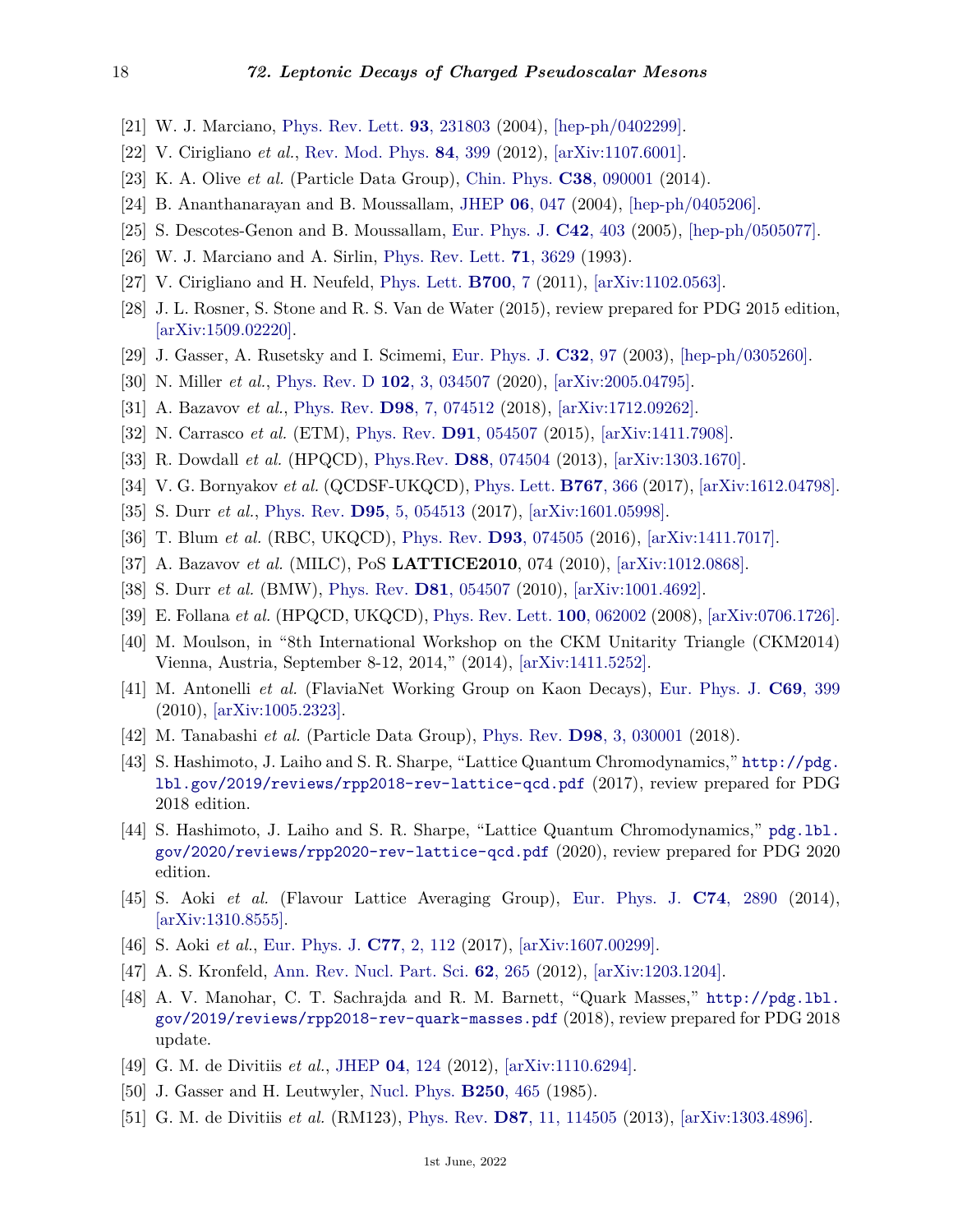- <span id="page-18-0"></span>[52] M. Nobes (2005), [\[hep-lat/0501009\].](https://arxiv.org/abs/hep-lat/0501009)
- <span id="page-18-1"></span>[53] A. Bazavov *et al.* (Fermilab Lattice, MILC), [Phys. Rev.](http://doi.org/10.1103/PhysRevD.93.113016) **D93**[, 11, 113016](http://doi.org/10.1103/PhysRevD.93.113016) (2016), [\[arXiv:1602.03560\].](https://arxiv.org/abs/1602.03560)
- <span id="page-18-2"></span>[54] M. Artuso *et al.* (CLEO), [Phys. Rev. Lett.](http://doi.org/10.1103/PhysRevLett.95.251801) **95**[, 251801](http://doi.org/10.1103/PhysRevLett.95.251801) (2005), [\[hep-ex/0508057\].](https://arxiv.org/abs/hep-ex/0508057)
- <span id="page-18-3"></span>[55] B. I. Eisenstein *et al.* (CLEO), [Phys. Rev.](http://doi.org/10.1103/PhysRevD.78.052003) **D78**[, 052003](http://doi.org/10.1103/PhysRevD.78.052003) (2008), [\[arXiv:0806.2112\].](https://arxiv.org/abs/0806.2112)
- <span id="page-18-4"></span>[56] M. Ablikim *et al.* (BESIII), [Phys. Rev.](http://doi.org/10.1103/PhysRevD.89.051104) **D89**[, 051104](http://doi.org/10.1103/PhysRevD.89.051104) (2014), [\[arXiv:1312.0374\].](https://arxiv.org/abs/1312.0374)
- <span id="page-18-5"></span>[57] M. Artuso *et al.* (CLEO), [Phys. Rev. Lett.](http://doi.org/10.1103/PhysRevLett.99.071802) **99**[, 071802](http://doi.org/10.1103/PhysRevLett.99.071802) (2007), [\[arXiv:0704.0629\].](https://arxiv.org/abs/0704.0629)
- <span id="page-18-6"></span>[58] J. P. Alexander *et al.* (CLEO), [Phys. Rev.](http://doi.org/10.1103/PhysRevD.79.052001) **D79**[, 052001](http://doi.org/10.1103/PhysRevD.79.052001) (2009), [\[arXiv:0901.1216\].](https://arxiv.org/abs/0901.1216)
- <span id="page-18-7"></span>[59] M. Ablikim *et al.* (BESIII) (2019), [\[arXiv:1908.08877\].](https://arxiv.org/abs/1908.08877)
- <span id="page-18-17"></span>[60] J. P. Lees *et al.* (BaBar) (2010), [\[arXiv:1003.3063\].](https://arxiv.org/abs/1003.3063)
- <span id="page-18-8"></span>[61] P. del Amo Sanchez *et al.* (BaBar), [Phys. Rev.](http://doi.org/10.1103/PhysRevD.82.091103) **D82**[, 091103](http://doi.org/10.1103/PhysRevD.82.091103) (2010), [Erratum: Phys. Rev.D91,no.1,019901(2015)], [\[arXiv:1008.4080\].](https://arxiv.org/abs/1008.4080)
- <span id="page-18-9"></span>[62] A. Zupanc *et al.* (Belle), [JHEP](http://doi.org/10.1007/JHEP09(2013)139) **[1309](http://doi.org/10.1007/JHEP09(2013)139)**, 139 (2013), [\[arXiv:1307.6240\].](https://arxiv.org/abs/1307.6240)
- <span id="page-18-10"></span>[63] M. Ablikim *et al.* (BESIII), [Phys. Rev. D](http://doi.org/10.1103/PhysRevD.94.072004) **94**[, 7, 072004](http://doi.org/10.1103/PhysRevD.94.072004) (2016), [\[arXiv:1608.06732\].](https://arxiv.org/abs/1608.06732)
- <span id="page-18-11"></span>[64] M. Ablikim *et al.* (BESIII) (2021), [\[arXiv:2102.11734\].](https://arxiv.org/abs/2102.11734)
- <span id="page-18-12"></span>[65] P. Naik *et al.* (CLEO), [Phys. Rev.](http://doi.org/10.1103/PhysRevD.80.112004) **D80**[, 112004](http://doi.org/10.1103/PhysRevD.80.112004) (2009), [\[arXiv:0910.3602\].](https://arxiv.org/abs/0910.3602)
- <span id="page-18-13"></span>[66] K. M. Ecklund *et al.* (CLEO), [Phys. Rev. Lett.](http://doi.org/10.1103/PhysRevLett.100.161801) **100**[, 161801](http://doi.org/10.1103/PhysRevLett.100.161801) (2008), [\[arXiv:0712.1175\].](https://arxiv.org/abs/0712.1175)
- <span id="page-18-14"></span>[67] P. U. E. Onyisi *et al.* (CLEO), [Phys. Rev.](http://doi.org/10.1103/PhysRevD.79.052002) **D79**[, 052002](http://doi.org/10.1103/PhysRevD.79.052002) (2009), [\[arXiv:0901.1147\].](https://arxiv.org/abs/0901.1147)
- <span id="page-18-15"></span>[68] M. Ablikim *et al.* (BESIII) (2021), [\[arXiv:2106.02218\].](https://arxiv.org/abs/2106.02218)
- <span id="page-18-16"></span>[69] M. Ablikim *et al.* (BESIII) (2021), [\[arXiv:2105.07178\].](https://arxiv.org/abs/2105.07178)
- <span id="page-18-18"></span>[70] T. K. Pedlar *et al.* (CLEO), [Phys. Rev.](http://doi.org/10.1103/PhysRevD.76.072002) **D76**[, 072002](http://doi.org/10.1103/PhysRevD.76.072002) (2007), [\[arXiv:0704.0437\].](https://arxiv.org/abs/0704.0437)
- <span id="page-18-19"></span>[71] J. P. Alexander *et al.* (CLEO), [Phys. Rev. Lett.](http://doi.org/10.1103/PhysRevLett.100.161804) **100**[, 161804](http://doi.org/10.1103/PhysRevLett.100.161804) (2008), [\[arXiv:0801.0680\].](https://arxiv.org/abs/0801.0680)
- <span id="page-18-20"></span>[72] B. Aubert *et al.* (BaBar), [Phys. Rev. Lett.](http://doi.org/10.1103/PhysRevLett.98.141801) **98**[, 141801](http://doi.org/10.1103/PhysRevLett.98.141801) (2007), [\[hep-ex/0607094\].](https://arxiv.org/abs/hep-ex/0607094)
- <span id="page-18-22"></span>[73] Y. Chen *et al.* (*χ*QCD), [Chin. Phys. C](http://doi.org/10.1088/1674-1137/abcd8f) **45**[, 2, 023109](http://doi.org/10.1088/1674-1137/abcd8f) (2021), [\[arXiv:2008.05208\].](https://arxiv.org/abs/2008.05208)
- <span id="page-18-23"></span>[74] P. A. Boyle *et al.* (RBC/UKQCD) (2018), [\[arXiv:1812.08791\].](https://arxiv.org/abs/1812.08791)
- <span id="page-18-24"></span>[75] P. A. Boyle *et al.*, [JHEP](http://doi.org/10.1007/JHEP12(2017)008) **12**[, 008](http://doi.org/10.1007/JHEP12(2017)008) (2017), [\[arXiv:1701.02644\].](https://arxiv.org/abs/1701.02644)
- <span id="page-18-25"></span>[76] Y.-B. Yang *et al.* (*χ*QCD), [Phys. Rev.](http://doi.org/10.1103/PhysRevD.92.034517) **D92**[, 034517](http://doi.org/10.1103/PhysRevD.92.034517) (2015), [\[arXiv:1410.3343\].](https://arxiv.org/abs/1410.3343)
- <span id="page-18-26"></span>[77] H. Na *et al.* (HPQCD), [Phys. Rev.](http://doi.org/10.1103/PhysRevD.86.054510) **D86**[, 054510](http://doi.org/10.1103/PhysRevD.86.054510) (2012), [\[arXiv:1206.4936\].](https://arxiv.org/abs/1206.4936)
- <span id="page-18-27"></span>[78] A. Bazavov *et al.* (Fermilab Lattice and MILC), [Phys. Rev.](http://doi.org/10.1103/PhysRevD.85.114506) **D85**[, 114506](http://doi.org/10.1103/PhysRevD.85.114506) (2012), [\[arXiv:1112.3051\].](https://arxiv.org/abs/1112.3051)
- <span id="page-18-28"></span>[79] C. T. H. Davies *et al.* (HPQCD), [Phys. Rev.](http://doi.org/10.1103/PhysRevD.82.114504) **D82**[, 114504](http://doi.org/10.1103/PhysRevD.82.114504) (2010), [\[arXiv:1008.4018\].](https://arxiv.org/abs/1008.4018)
- <span id="page-18-29"></span>[80] B. Pullin and R. Zwicky (2021), [\[arXiv:2106.13617\].](https://arxiv.org/abs/2106.13617)
- <span id="page-18-30"></span>[81] Z.-G. Wang, [Eur. Phys. J.](http://doi.org/10.1140/epjc/s10052-015-3653-9) **C75**[, 427](http://doi.org/10.1140/epjc/s10052-015-3653-9) (2015), [\[arXiv:1506.01993\].](https://arxiv.org/abs/1506.01993)
- <span id="page-18-31"></span>[82] P. Gelhausen *et al.*, [Phys.Rev.](http://doi.org/10.1103/PhysRevD.88.014015) **D88**[, 014015](http://doi.org/10.1103/PhysRevD.88.014015) (2013), [\[arXiv:1305.5432\].](https://arxiv.org/abs/1305.5432)
- <span id="page-18-32"></span>[83] S. Narison, [Phys. Lett.](http://doi.org/10.1016/j.physletb.2012.10.057) **B718**[, 1321](http://doi.org/10.1016/j.physletb.2012.10.057) (2013), [\[arXiv:1209.2023\].](https://arxiv.org/abs/1209.2023)
- <span id="page-18-33"></span>[84] W. Lucha, D. Melikhov and S. Simula, [Phys. Lett.](http://doi.org/10.1016/j.physletb.2011.05.031) **[B701](http://doi.org/10.1016/j.physletb.2011.05.031)**, 82 (2011), [\[arXiv:1101.5986\].](https://arxiv.org/abs/1101.5986)
- <span id="page-18-21"></span>[85] W. Lucha, D. Melikhov and S. Simula, [Eur. Phys. J.](http://doi.org/10.1140/epjc/s10052-018-5637-z) **C78**[, 2, 168](http://doi.org/10.1140/epjc/s10052-018-5637-z) (2018), [Erratum: Eur. Phys. J.C78,no.11,936(2018)], [\[arXiv:1702.07537\].](https://arxiv.org/abs/1702.07537)
- <span id="page-18-34"></span>[86] K. Ikado *et al.* (Belle), [Phys. Rev. Lett.](http://doi.org/10.1103/PhysRevLett.97.251802) **97**[, 251802](http://doi.org/10.1103/PhysRevLett.97.251802) (2006), [\[hep-ex/0604018\].](https://arxiv.org/abs/hep-ex/0604018)
- <span id="page-18-35"></span>[87] I. Adachi *et al.* (Belle), [Phys. Rev. Lett.](http://doi.org/10.1103/PhysRevLett.110.131801) **110**[, 131801](http://doi.org/10.1103/PhysRevLett.110.131801) (2013), [\[arXiv:1208.4678\].](https://arxiv.org/abs/1208.4678)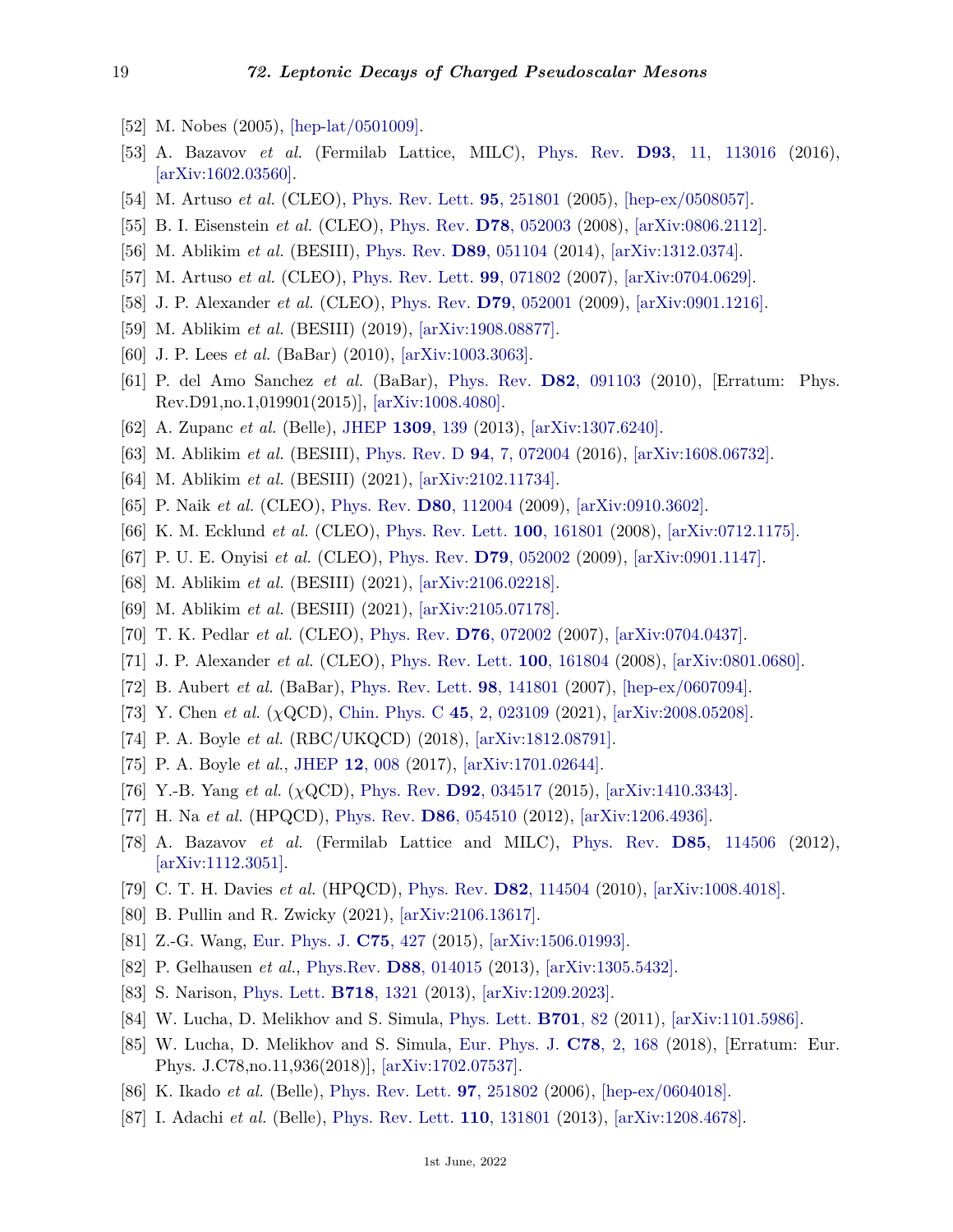- <span id="page-19-0"></span>[88] B. Kronenbitter *et al.* (Belle), [Phys. Rev.](http://doi.org/10.1103/PhysRevD.92.051102) **D92**[, 051102](http://doi.org/10.1103/PhysRevD.92.051102) (2015), [\[arXiv:1503.05613\].](https://arxiv.org/abs/1503.05613)
- <span id="page-19-1"></span>[89] J. P. Lees *et al.* (BaBar), [Phys. Rev.](http://doi.org/10.1103/PhysRevD.88.031102) **D88**[, 031102](http://doi.org/10.1103/PhysRevD.88.031102) (2013), [\[arXiv:1207.0698\].](https://arxiv.org/abs/1207.0698)
- <span id="page-19-2"></span>[90] B. Aubert *et al.* (BaBar), [Phys. Rev.](http://doi.org/10.1103/PhysRevD.81.051101) **D81**[, 051101](http://doi.org/10.1103/PhysRevD.81.051101) (2010), [\[arXiv:0912.2453\].](https://arxiv.org/abs/0912.2453)
- <span id="page-19-3"></span>[91] C. Hughes, C. T. H. Davies and C. J. Monahan, [Phys. Rev.](http://doi.org/10.1103/PhysRevD.97.054509) **D97**[, 5, 054509](http://doi.org/10.1103/PhysRevD.97.054509) (2018), [\[arXiv:1711.09981\].](https://arxiv.org/abs/1711.09981)
- <span id="page-19-4"></span>[92] A. Bussone *et al.* (ETM), [Phys. Rev.](http://doi.org/10.1103/PhysRevD.93.114505) **D93**[, 11, 114505](http://doi.org/10.1103/PhysRevD.93.114505) (2016), [\[arXiv:1603.04306\].](https://arxiv.org/abs/1603.04306)
- <span id="page-19-5"></span>[93] R. Dowdall *et al.* (HPQCD), [Phys. Rev. Lett.](http://doi.org/10.1103/PhysRevLett.110.222003) **110**[, 222003](http://doi.org/10.1103/PhysRevLett.110.222003) (2013), [\[arXiv:1302.2644\].](https://arxiv.org/abs/1302.2644)
- <span id="page-19-6"></span>[94] Y. Aoki *et al.*, [Phys. Rev.](http://doi.org/10.1103/PhysRevD.91.114505) **D91**[, 114505](http://doi.org/10.1103/PhysRevD.91.114505) (2015), [\[arXiv:1406.6192\].](https://arxiv.org/abs/1406.6192)
- <span id="page-19-7"></span>[95] N. H. Christ *et al.* (RBC/UKQCD), [Phys. Rev.](http://doi.org/10.1103/PhysRevD.91.054502) **D91**[, 054502](http://doi.org/10.1103/PhysRevD.91.054502) (2015), [\[arXiv:1404.4670\].](https://arxiv.org/abs/1404.4670)
- <span id="page-19-8"></span>[96] H. Na *et al.* (HPQCD), [Phys. Rev.](http://doi.org/10.1103/PhysRevD.86.034506) **D86**[, 034506](http://doi.org/10.1103/PhysRevD.86.034506) (2012), [\[arXiv:1202.4914\].](https://arxiv.org/abs/1202.4914)
- <span id="page-19-9"></span>[97] C. McNeile *et al.* (HPQCD), [Phys. Rev.](http://doi.org/10.1103/PhysRevD.85.031503) **D85**[, 031503](http://doi.org/10.1103/PhysRevD.85.031503) (2012), [\[arXiv:1110.4510\].](https://arxiv.org/abs/1110.4510)
- <span id="page-19-10"></span>[98] H.-K. Sun and M.-Z. Yang, [Phys. Rev.](http://doi.org/10.1103/PhysRevD.95.113001) **D95**[, 11, 113001](http://doi.org/10.1103/PhysRevD.95.113001) (2017), [\[arXiv:1609.08958\].](https://arxiv.org/abs/1609.08958)
- <span id="page-19-11"></span>[99] M. J. Baker *et al.*, [JHEP](http://doi.org/10.1007/JHEP07(2014)032) **07**[, 032](http://doi.org/10.1007/JHEP07(2014)032) (2014), [\[arXiv:1310.0941\].](https://arxiv.org/abs/1310.0941)
- <span id="page-19-12"></span>[100] W. Lucha, D. Melikhov and S. Simula, [Phys.Rev.](http://doi.org/10.1103/PhysRevD.88.056011) **D88**[, 056011](http://doi.org/10.1103/PhysRevD.88.056011) (2013), [\[arXiv:1305.7099\].](https://arxiv.org/abs/1305.7099)
- <span id="page-19-13"></span>[101] J. Hardy and I. S. Towner, [PoS](http://doi.org/10.22323/1.291.0028) **[CKM2016](http://doi.org/10.22323/1.291.0028)**, 028 (2016).
- <span id="page-19-14"></span>[102] J. C. Hardy and I. S. Towner, [Phys. Rev. C](http://doi.org/10.1103/PhysRevC.102.045501) **102**[, 4, 045501](http://doi.org/10.1103/PhysRevC.102.045501) (2020).
- <span id="page-19-15"></span>[103] C.-Y. Seng *et al.* (2021), [\[arXiv:2107.14708\].](https://arxiv.org/abs/2107.14708)
- <span id="page-19-21"></span>[104] F. Ambrosino *et al.* (KLOE), [Eur. Phys. J.](http://doi.org/10.1140/epjc/s10052-011-1604-7) **C71**[, 1604](http://doi.org/10.1140/epjc/s10052-011-1604-7) (2011), [\[arXiv:1011.2668\].](https://arxiv.org/abs/1011.2668)
- <span id="page-19-22"></span>[105] E. Abouzaid *et al.* (KTeV), [Phys. Rev.](http://doi.org/10.1103/PhysRevD.83.092001) **D83**[, 092001](http://doi.org/10.1103/PhysRevD.83.092001) (2011), [\[arXiv:1011.0127\].](https://arxiv.org/abs/1011.0127)
- <span id="page-19-23"></span>[106] D. Babusci *et al.* (KLOE KLOE-2), [Phys. Lett.](http://doi.org/10.1016/j.physletb.2014.09.033) **[B738](http://doi.org/10.1016/j.physletb.2014.09.033)**, 128 (2014), [\[arXiv:1407.2028\].](https://arxiv.org/abs/1407.2028)
- <span id="page-19-16"></span>[107] N. Carrasco *et al.*, [Phys. Rev.](http://doi.org/10.1103/PhysRevD.93.114512) **D93**[, 11, 114512](http://doi.org/10.1103/PhysRevD.93.114512) (2016), [\[arXiv:1602.04113\].](https://arxiv.org/abs/1602.04113)
- <span id="page-19-17"></span>[108] A. Bazavov *et al.* (Fermilab Lattice and MILC), [Phys. Rev. Lett.](http://doi.org/10.1103/PhysRevLett.112.112001) **112**[, 112001](http://doi.org/10.1103/PhysRevLett.112.112001) (2014), [\[arXiv:1312.1228\].](https://arxiv.org/abs/1312.1228)
- <span id="page-19-18"></span>[109] C.-Y. Seng *et al.*, [Phys. Rev. Lett.](http://doi.org/10.1103/PhysRevLett.121.241804) **121**[, 241804](http://doi.org/10.1103/PhysRevLett.121.241804) (2018), [\[arXiv:1807.10197\].](https://arxiv.org/abs/1807.10197)
- [110] C. Y. Seng, M. Gorchtein and M. J. Ramsey-Musolf, [Phys. Rev.](http://doi.org/10.1103/PhysRevD.100.013001) **D100**[, 013001](http://doi.org/10.1103/PhysRevD.100.013001) (2019), [\[arXiv:1812.03352\].](https://arxiv.org/abs/1812.03352)
- [111] M. Gorchtein, [Phys. Rev. Lett.](http://doi.org/10.1103/PhysRevLett.123.042503) **123**[, 042503](http://doi.org/10.1103/PhysRevLett.123.042503) (2019), [\[arXiv:1812.04229\].](https://arxiv.org/abs/1812.04229)
- <span id="page-19-19"></span>[112] C.-Y. Seng and U.-G. Meissner, [Phys. Rev. Lett.](http://doi.org/10.1103/PhysRevLett.122.211802) **122**[, 211802](http://doi.org/10.1103/PhysRevLett.122.211802) (2019), [\[arXiv:1903.07969\].](https://arxiv.org/abs/1903.07969)
- <span id="page-19-20"></span>[113] A. Czarnecki, W. J. Marciano and A. Sirlin (2019), [\[arXiv:1907.06737\].](https://arxiv.org/abs/1907.06737)
- <span id="page-19-24"></span>[114] C. Patrignani *et al.* (Particle Data Group), [Chin. Phys.](http://doi.org/10.1088/1674-1137/40/10/100001) **C40**[, 10, 100001](http://doi.org/10.1088/1674-1137/40/10/100001) (2016).
- <span id="page-19-25"></span>[115] Y. Amhis *et al.* (HFLAV), [Eur. Phys. J.](http://doi.org/10.1140/epjc/s10052-017-5058-4) **C77**[, 12, 895](http://doi.org/10.1140/epjc/s10052-017-5058-4) (2017), [\[arXiv:1612.07233\].](https://arxiv.org/abs/1612.07233)
- <span id="page-19-26"></span>[116] H. Na *et al.* (HPQCD), [Phys. Rev.](http://doi.org/10.1103/PhysRevD.82.114506) **D82**[, 114506](http://doi.org/10.1103/PhysRevD.82.114506) (2010), [\[arXiv:1008.4562\].](https://arxiv.org/abs/1008.4562)
- <span id="page-19-27"></span>[117] H. Na *et al.* (HPQCD), [Phys. Rev.](http://doi.org/10.1103/PhysRevD.84.114505) **D84**[, 114505](http://doi.org/10.1103/PhysRevD.84.114505) (2011), [\[arXiv:1109.1501\].](https://arxiv.org/abs/1109.1501)
- <span id="page-19-28"></span>[118] V. Lubicz *et al.* (ETM), [Phys. Rev.](http://doi.org/10.1103/PhysRevD.96.054514) **D96**[, 5, 054514](http://doi.org/10.1103/PhysRevD.96.054514) (2017), [erratum: Phys. Rev.D99,no.9,099902(2019)], [\[arXiv:1706.03017\].](https://arxiv.org/abs/1706.03017)
- <span id="page-19-29"></span>[119] B. Chakraborty *et al.*, [EPJ Web Conf.](http://doi.org/10.1051/epjconf/201817513027) **175**[, 13027](http://doi.org/10.1051/epjconf/201817513027) (2018), [\[arXiv:1710.07334\].](https://arxiv.org/abs/1710.07334)
- <span id="page-19-30"></span>[120] R. Li *et al.* (Fermilab Lattice, MILC), [PoS](http://doi.org/10.22323/1.334.0269) **[LATTICE2018](http://doi.org/10.22323/1.334.0269)**, 269 (2019), [\[arXiv:1901.08989\].](https://arxiv.org/abs/1901.08989)
- <span id="page-19-31"></span>[121] B. Chakraborty *et al.* ((HPQCD Collaboration)), [Phys. Rev. D](http://doi.org/10.1103/PhysRevD.104.034505) **104**[, 3, 034505](http://doi.org/10.1103/PhysRevD.104.034505) (2021), [\[arXiv:2104.09883\].](https://arxiv.org/abs/2104.09883)
- <span id="page-19-32"></span>[122] L. Wolfenstein, [Phys. Rev. Lett.](http://doi.org/10.1103/PhysRevLett.51.1945) **51**[, 1945](http://doi.org/10.1103/PhysRevLett.51.1945) (1983).